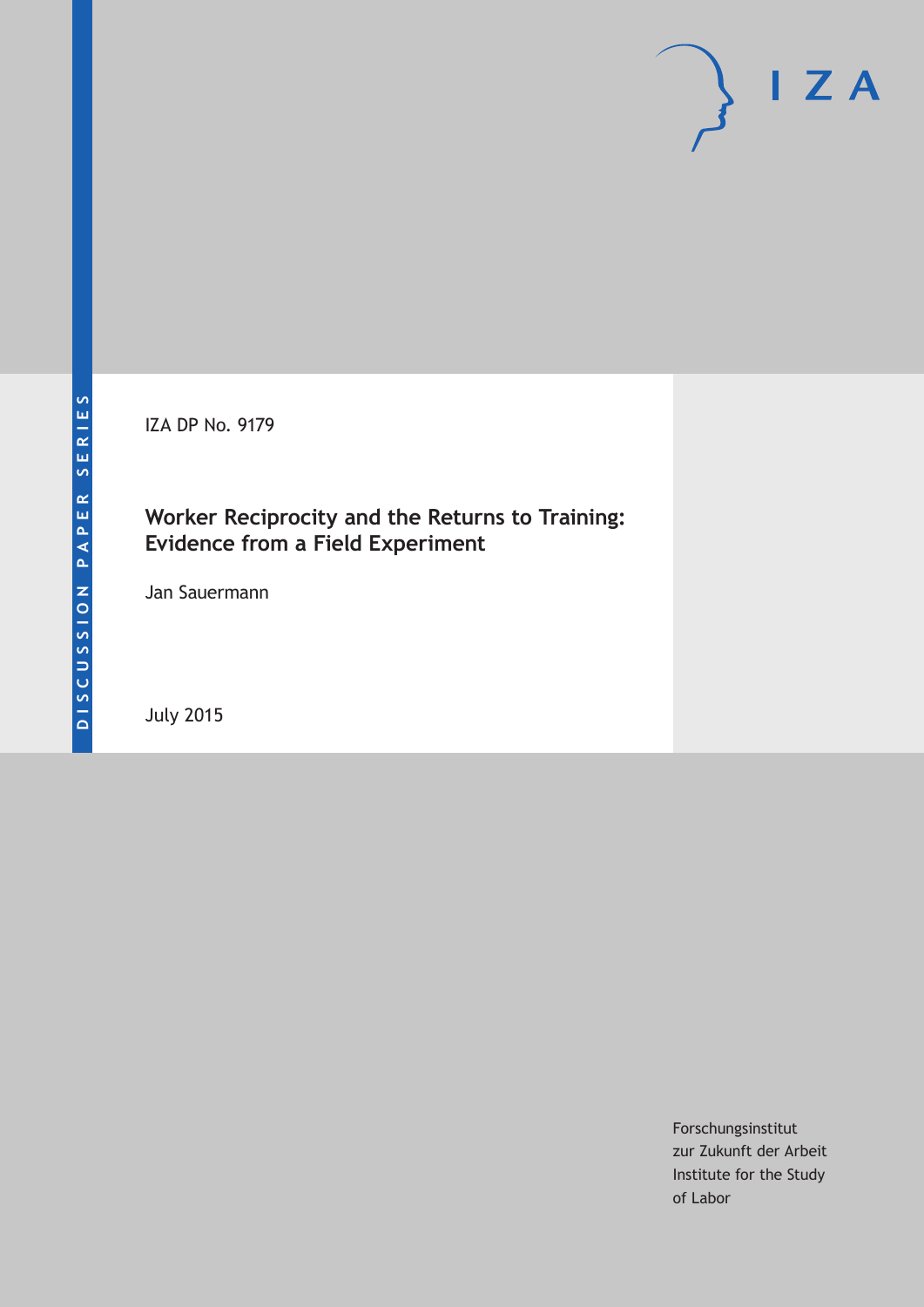# **Worker Reciprocity and the Returns to Training: Evidence from a Field Experiment**

### **Jan Sauermann**

*SOFI, Stockholm University, ROA, Maastricht University and IZA*

## Discussion Paper No. 9179 July 2015

IZA

P.O. Box 7240 53072 Bonn **Germany** 

Phone: +49-228-3894-0 Fax: +49-228-3894-180 E-mail: iza@iza.org

Any opinions expressed here are those of the author(s) and not those of IZA. Research published in this series may include views on policy, but the institute itself takes no institutional policy positions. The IZA research network is committed to the IZA Guiding Principles of Research Integrity.

The Institute for the Study of Labor (IZA) in Bonn is a local and virtual international research center and a place of communication between science, politics and business. IZA is an independent nonprofit organization supported by Deutsche Post Foundation. The center is associated with the University of Bonn and offers a stimulating research environment through its international network, workshops and conferences, data service, project support, research visits and doctoral program. IZA engages in (i) original and internationally competitive research in all fields of labor economics, (ii) development of policy concepts, and (iii) dissemination of research results and concepts to the interested public.

<span id="page-1-0"></span>IZA Discussion Papers often represent preliminary work and are circulated to encourage discussion. Citation of such a paper should account for its provisional character. A revised version may be available directly from the author.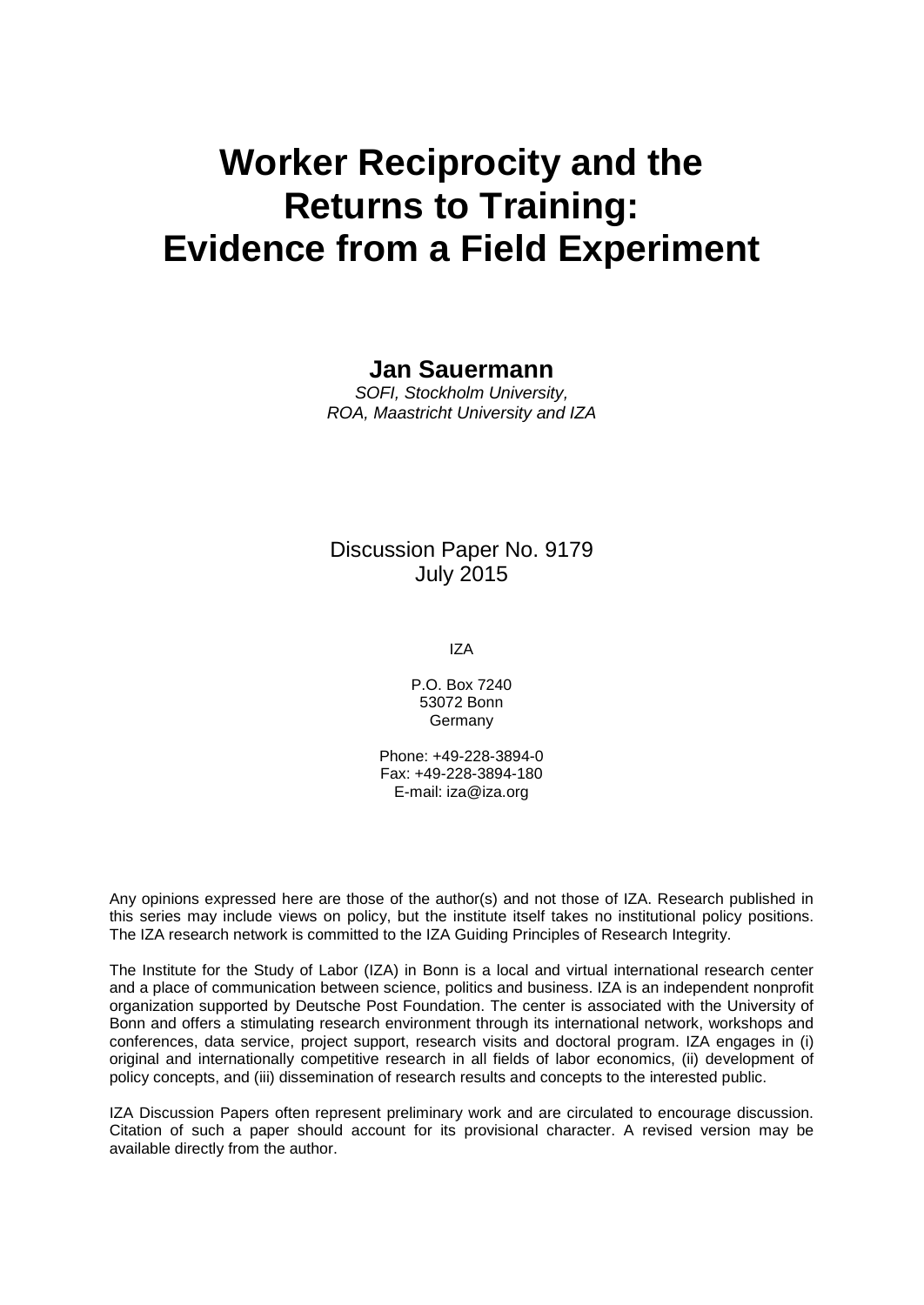IZA Discussion Paper No. 9179 July 2015

# **ABSTRACT**

# **Worker Reciprocity and the Returns to Training: Evidence from a Field Experiment[\\*](#page-1-0)**

Workers' reciprocal behavior is one argument used to explain why firms invest in employee human capital. We explore the relation between firm-sponsored training and reciprocity by providing evidence that workers reciprocate employer training investments by making greater effort. Using a field experiment with random assignment to a training program, we show that reciprocal workers have significantly higher performance than their non-reciprocal peers after participation in the training course. This result suggests that reciprocal workers exert greater effort in response to the firm's investment.

JEL Classification: J24, M53, D01

Keywords: firm-sponsored training, reciprocity, field experiment

Corresponding author:

Jan Sauermann Swedish Institute for Social Research (SOFI) Stockholm University 10691 Stockholm Sweden E-mail: [jan.sauermann@sofi.su.se](mailto:jan.sauermann@sofi.su.se)

I thank Nora Döring, Arjan Non, Matthew Lindquist, Jens Mohrenweiser, Gerard Pfann, Anders Stenberg, and seminar participants at SOFI Stockholm, HECER Helsinki, the COPE workshop in Vienna, and the Behavioral Economics Network Workshop in Stockholm for valuable comments and suggestions.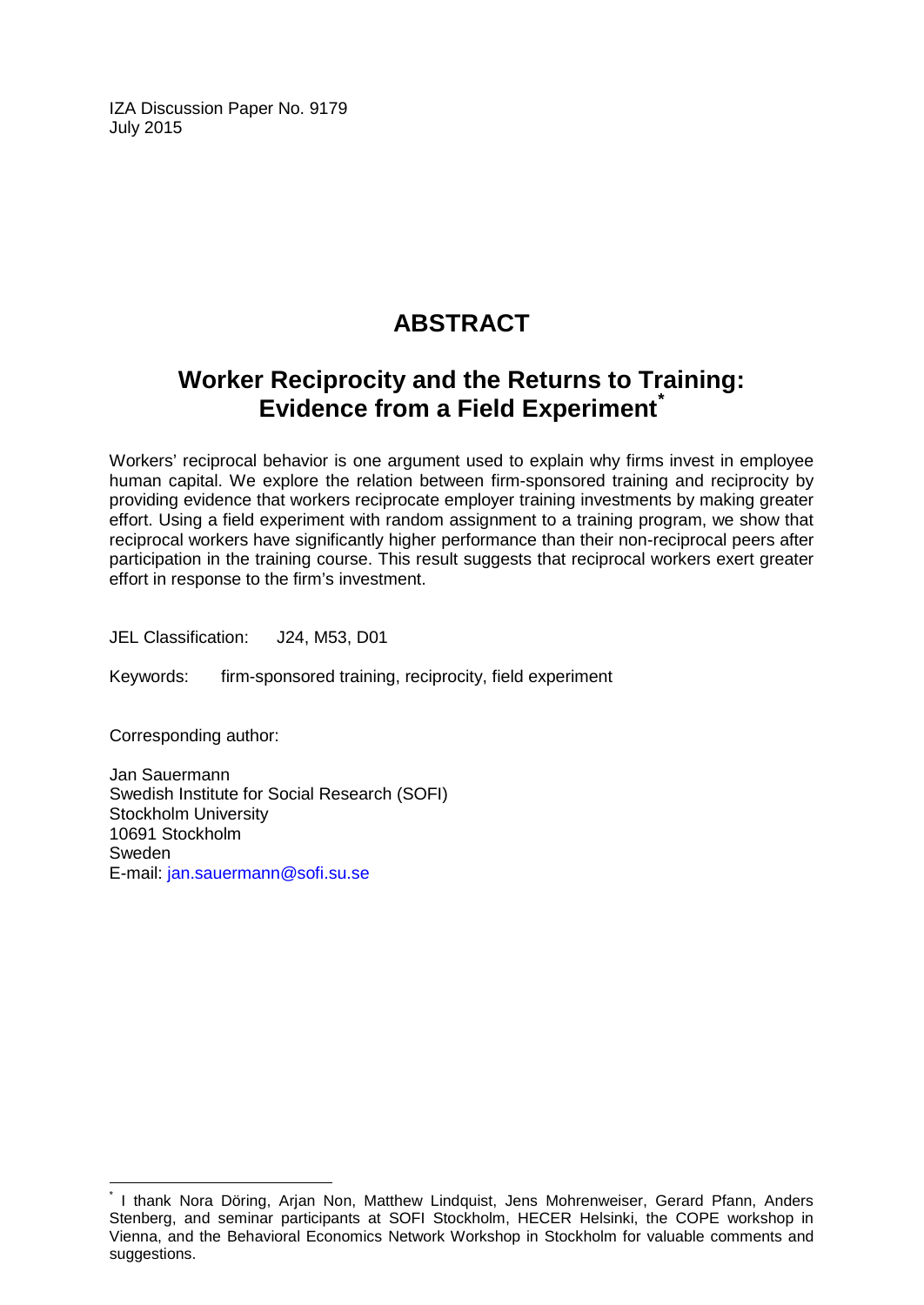# 1 Introduction

Standard human capital theory predicts that firms do not invest in general training because they anticipate that workers bargain for higher wages at the current firm or take the acquired knowledge to outside firms (Becker 1962). More recent contributions to human capital theory posit that market imperfections, such as compressed wage structures, can explain why firms do invest in general human capital (Acemoglu and Pischke 1999). An alternative argument to explain these investments is based on reciprocity. This trait, which can be defined as individuals' response to friendly actions, even in the absence of expecting material gains (Fehr and G¨achter 2000), is shown to be important in labor market settings (e.g. Rabin 1993, Falk and Fischbacher 2006, Rotemberg 2006, Dohmen et al. 2009). If workers perceive firm-sponsored training courses as a kind action, workers might reciprocate the training, e.g., by staying with the firm, by making greater effort, or by reducing wage demands (Leuven et al. 2005). These behavioral effects of training go beyond the returns to human capital acquisition from training and may be substantial for firms' investments in training. Indeed, Leuven et al. (2005) find that reciprocal workers receive more firm-sponsored training courses.

There is no conclusive evidence, however, showing through which mechanism workers reciprocate training. This paper explores one mechanism, namely whether reciprocal workers exert greater effort after participation in firm-sponsored training, resulting in higher returns to training. This mechanism is tested using data containing direct measures of worker performance, collected in an in-house call center of a multinational mobile network operator in the Netherlands (cf. De Grip and Sauermann 2012). In this firm, we exploit a field experiment with random training participation and survey evidence on reciprocal attitudes. We find that reciprocal individuals have significantly higher returns to training, compared to non-reciprocal individuals. This finding suggests that individuals with reciprocal attitudes return training investments via greater effort provision after training.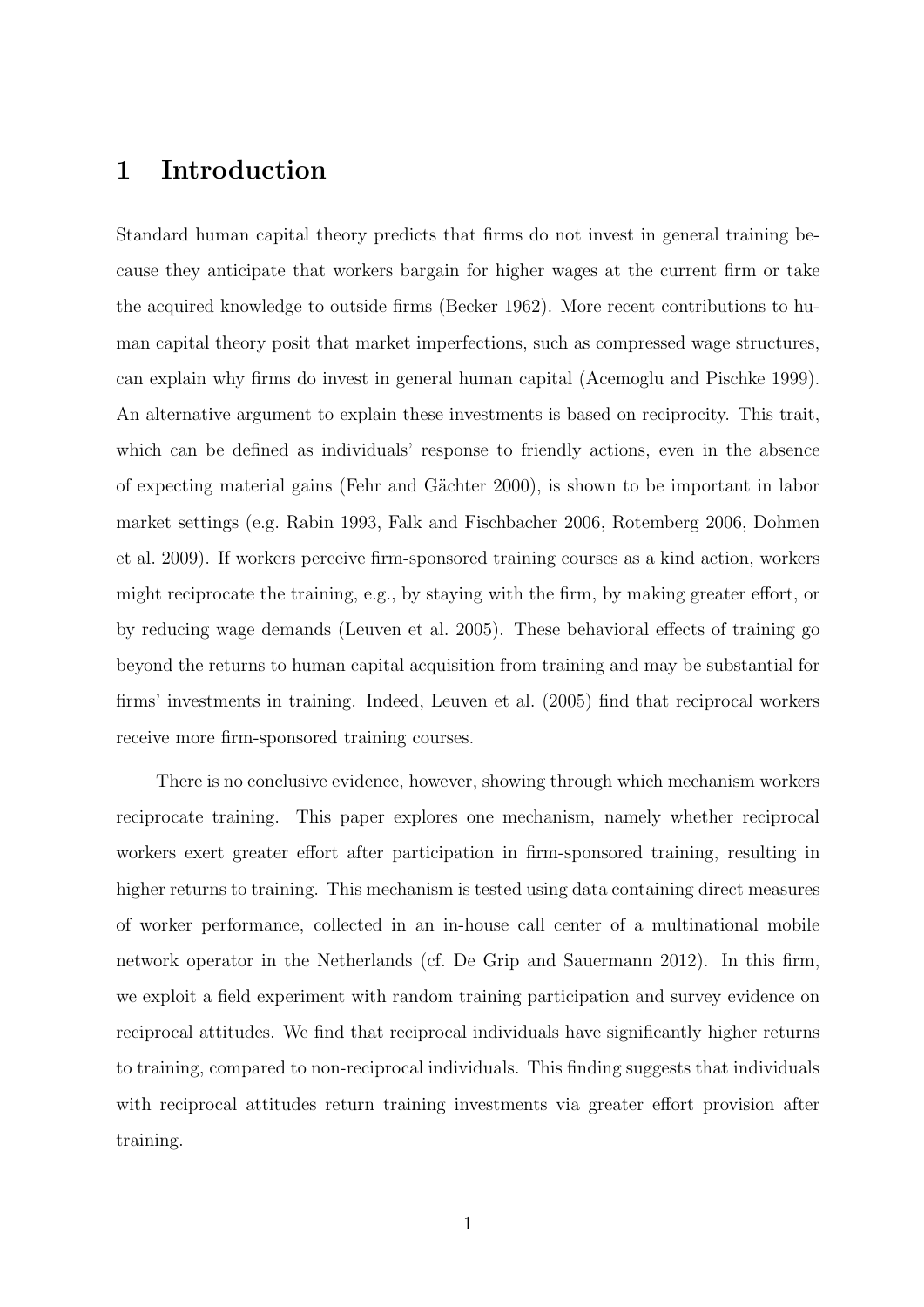Reciprocal inclinations have been shown to be important in various labor market settings. The underlying idea is that the interaction between employer and employee can be seen as a gift-exchange where one party provides a gift, which is then rewarded by the other party (Akerlof 1982, Rabin 1993, Fehr and Falk 2002, Dufwenberg and Kirchsteiger 2004). A large number of studies using laboratory and field experiments providing evidence that gifts from the employer can induce workers to make greater effort than they would without the gift (e.g. Fehr et al. 1997, Charness 2004, Gneezy and List 2006, Hennig-Schmidt et al. 2010, Kube et al. 2012, Becker et al. 2013, Cohn et al. 2015). While most of these studies analyze the effects of gifts on effort provision, a few studies analyze how firm- and worker-level outcomes are related to measures of reciprocal attitudes. Barr and Serneels (2009) link experimentally derived measures of employees' reciprocal attitudes to firm performance, and find that firms with a more reciprocal workforce are more productive than firms with a less reciprocal work force. Using representative survey data for Germany, Dohmen et al. (2009) find that reciprocal attitudes are linked to higher wages, and to working harder.

In line with these findings, workers may be willing to respond reciprocally if they perceive training as a kind action. Several non-experimental studies analyzing reciprocal reactions to firm training investments provide evidence for possible mechanisms through which workers reward training investments. By comparing pre- and post-training measures of organizational support for a military organization, Mullen et al. (2006) find that trainees react positively to training participation. Although merely comparing outcomes before and after participation in training, they find that organizational support increases with training participation. For a large multinational company based in Germany, Kampkötter and Marggraf (2015) find that participation in on-the-job training is related to lower turnover and lower absenteeism, suggesting that this could be one possible mechanism through which workers 'reward' the firm for the investment. Using representative survey data for the Dutch public sector, Montizaan et al. (2015b) show that firms' training investments are positively correlated with postponed entry to retirement and find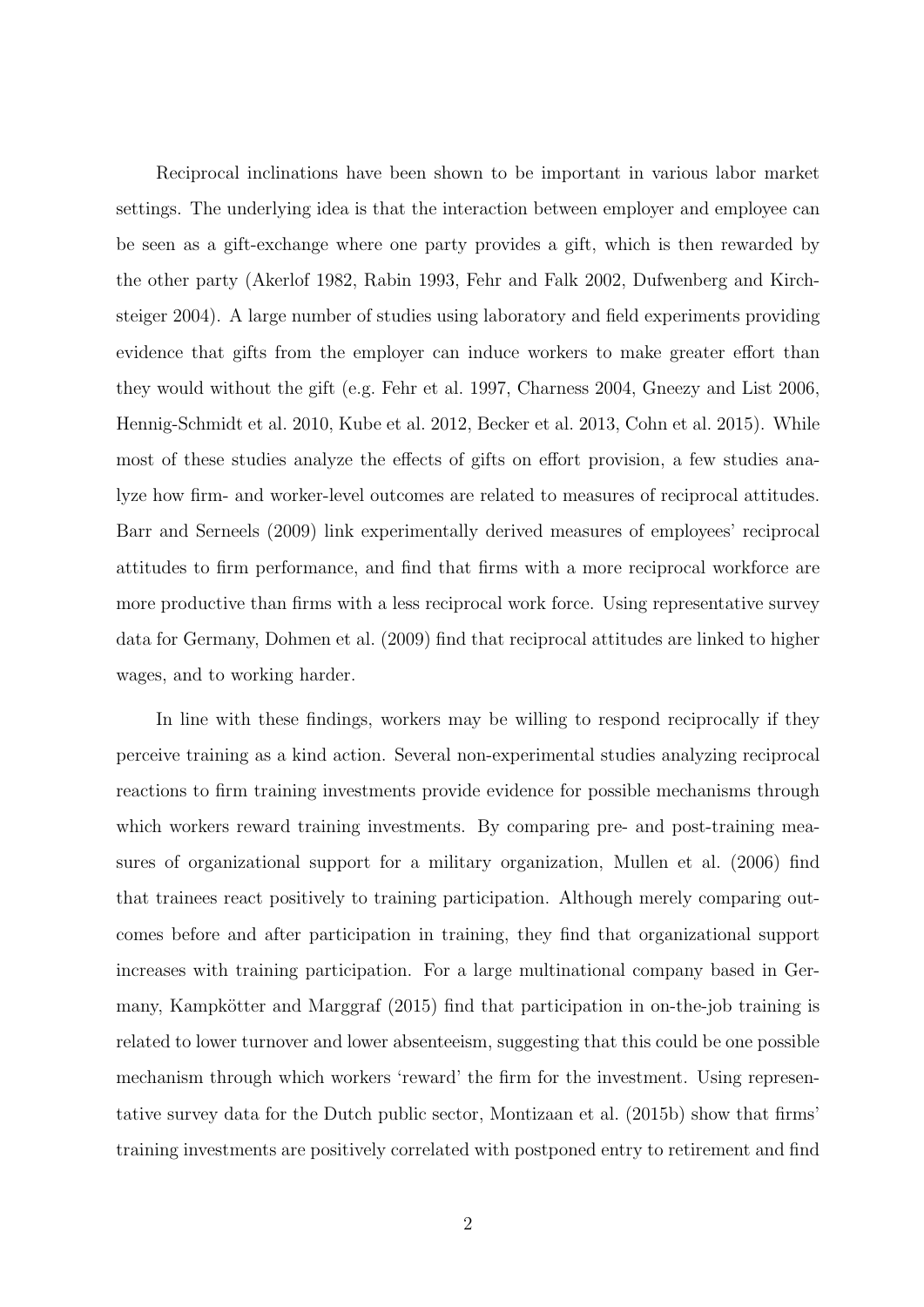that this effect is driven by individuals with (positive) reciprocal attitudes. While these are all potential mechanisms, this study explores a different link, namely whether reciprocal individuals make greater effort and thus show higher performance after participation in training. Random assignment to training courses allows causal identification of the interaction effect between treatment and workers' reciprocal inclination. The finding that reciprocal workers provide greater effort after training participation provides additional evidence for an alternative rationale for the investment in training: Workers' reciprocal reactions to training can make these investments beneficial, even if the effect on human capital is limited. This result contributes to explaining the positive correlation between training incidence and reciprocal attitudes (Leuven et al. 2005), but also to the general understanding of gift-exchange in firms.

This paper is structured as follows. Section 2 provides details on the data, the field experiment, and the measures of reciprocity. The main results as well as robustness checks are presented and discussed in Section 3. Section 4 summarizes and concludes.

### 2 Data and setting

#### 2.1 Workplace, tasks, and performance measurement

We use personnel data from an in-house call center of a multinational mobile network operator in the Netherlands from week 45/2008 to week 24/2009 (De Grip and Sauermann 2012). The call center acts as a service center for current and prospective customers. We focus on the largest department, which serves private customers with fixed cell phone contracts. Call agents in this department have only one task, to answer incoming customer phone calls. Customers contact customer service when they have problems, complaints, or questions. All agents take part in a training course when entering the department, which enables them to handle basic types of calls. Throughout their careers, agents receive further training. These training programs focus mainly on information in promotional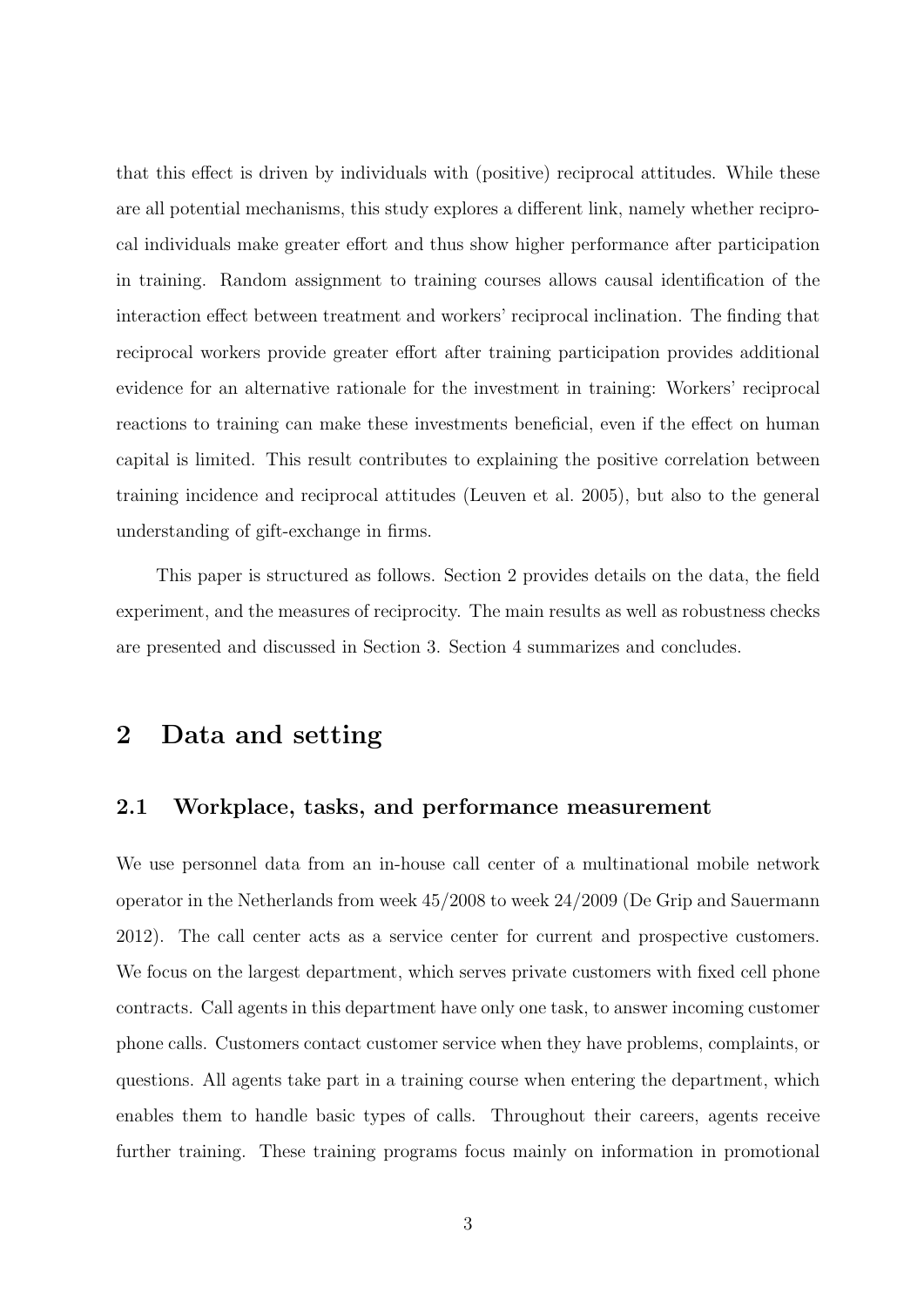campaigns, communication, and information technology skills, as well as on handling more complex calls.

Call agents are organized in teams, which are led by a team leader. There is no specialization of teams, and no team-based incentives. Although the firm collects a large amount of data on the performance of individual call agents, these are not explicitly used to incentivize the call agents. Agents' performance can influence wages only through an annual appraisal interview with their team leader in which agents are evaluated for the past year. Based on the outcome of this appraisal interview, agents receive an annual bonus as well as an annual wage increase. Otherwise, wages are fixed for agents.

Our data contain weekly information on various performance outcomes, with average handling time being the most important measure for monitoring agent performance used in the firm. Average handling time is defined as the average time an agent needs to handle a customer call and is available for each individual agent and each working week. We use the inverse of average handling time multiplied by 100, which allows us to interpret low (high)  $y_{it}$  as low (high) performance.<sup>2</sup>

#### 2.2 The field experiment

In 2009, randomly selected agents participated in a field experiment on the returns to training.<sup>3</sup> The training program itself was designed as a week-long program, held in the call center's in-house training center over 5 consecutive days. Roughly half the training time was reserved for group discussions, in which the group discussed skills they lacked in their tasks, how these skills could be improved, and how the agents could provide more help to each other. During the other half of the training time, training coaches assisted the agents in handling customer calls. The training program was intended for agents

<sup>2</sup>This measure is also used in Liu and Batt (2007), Murthy et al. (2008), De Grip and Sauermann (2012), and Breuer et al. (2013). Agents with lower average handling time are evaluated as performing well. The main argument for this approach is that shorter calls are cheaper for the firm. There is only limited evidence that short calls are associated with lower quality (cf. De Grip and Sauermann (2012))

<sup>&</sup>lt;sup>3</sup>A more detailed description of the field experiment is found in De Grip and Sauermann (2012).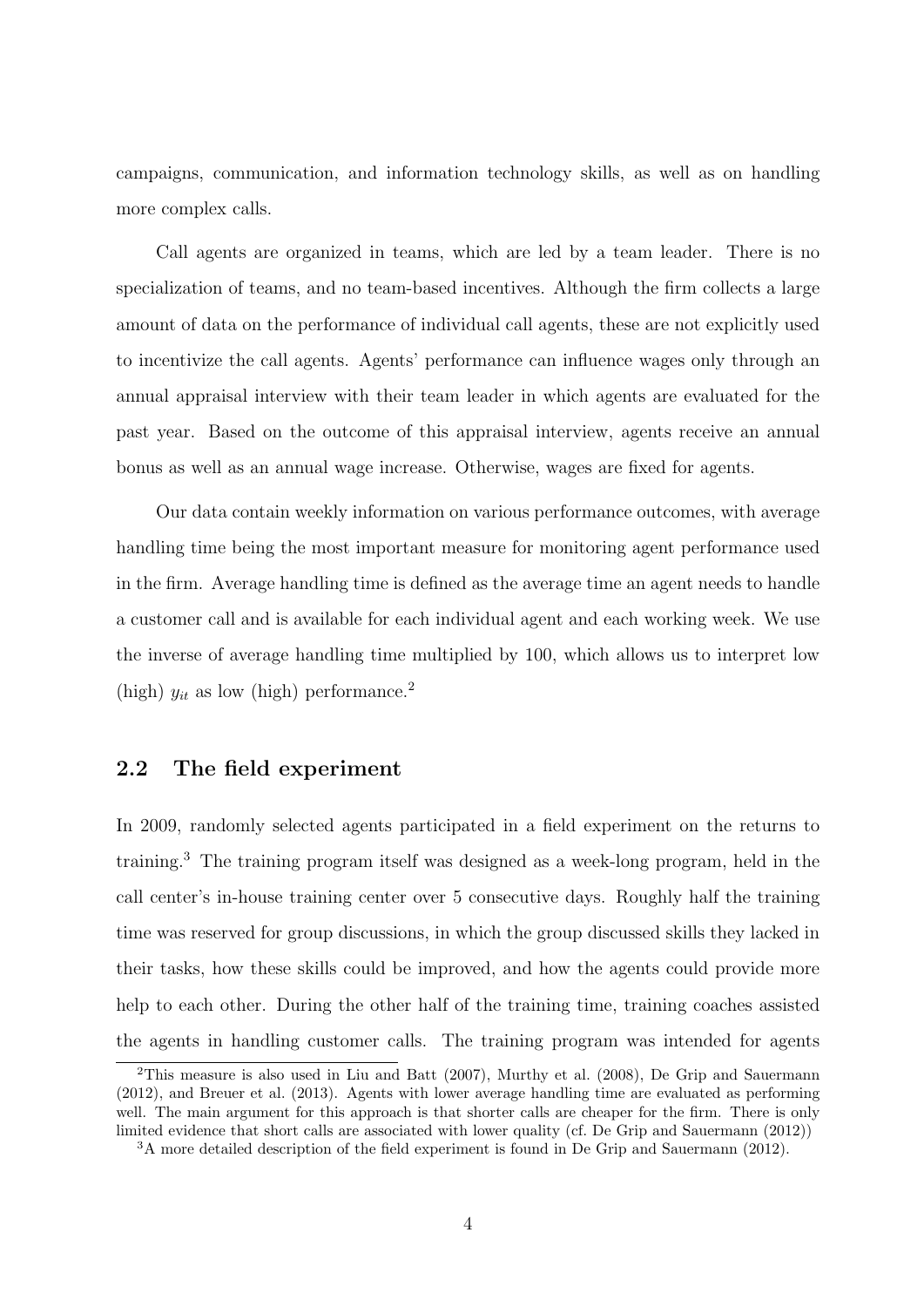with some experience on the job with the aim of increasing efficiency. Underperformance on overall targets led management to organize the training to decrease the average time needed for handling calls.

In week 50/2008, management selected agents for the training program and announced that a one-week training course would take place about three month later. During the sample period between week  $45/2008$  and week  $24/2009$ , a total of 177 agents worked in the department. Of these agents, 74 participated in the training program, while 103 were not eligible to participate in the training experiment or were eligible but dropped out before the experiment. The firm deliberately chose to train more experienced workers to avoid losing their training investment due to high turnover among agents with low tenure. At a later point, the firm also offered training to other agents who were initially not selected for the experiment.

During each training week, only up to 10 agents could be trained. Because of the requirement that training groups are formed from agents of the same team, randomization took place in two steps: First, the 10 teams who were involved in the training program were randomly assigned to treatment and control groups, and to specific training weeks. Second, due to capacity constraints, teams were randomly split up into separate training groups which were then trained in different weeks within the training period. In this setting, agents of both treatment and control groups eventually received the one-week training. The treatment effect of training participation on performance, and the interaction with the measure of reciprocal attitudes are identified from exogenous variation in training participation. After a pre-training period (17 weeks), during which none of the agents was trained, agents from the treatment group  $(N = 34)$  are trained between weeks  $10/2009$  and  $15/2009$ . Agents of the control group  $(N = 40)$  were treated as well, but only after week 24/2009, i.e., after the last week in our data. This experimental design creates a 10-week period during which treated agents from the treatment group worked alongside non-treated agents from the control group. In total, the data contain performance information for 32 weeks. Agents were never informed about this randomization. Agents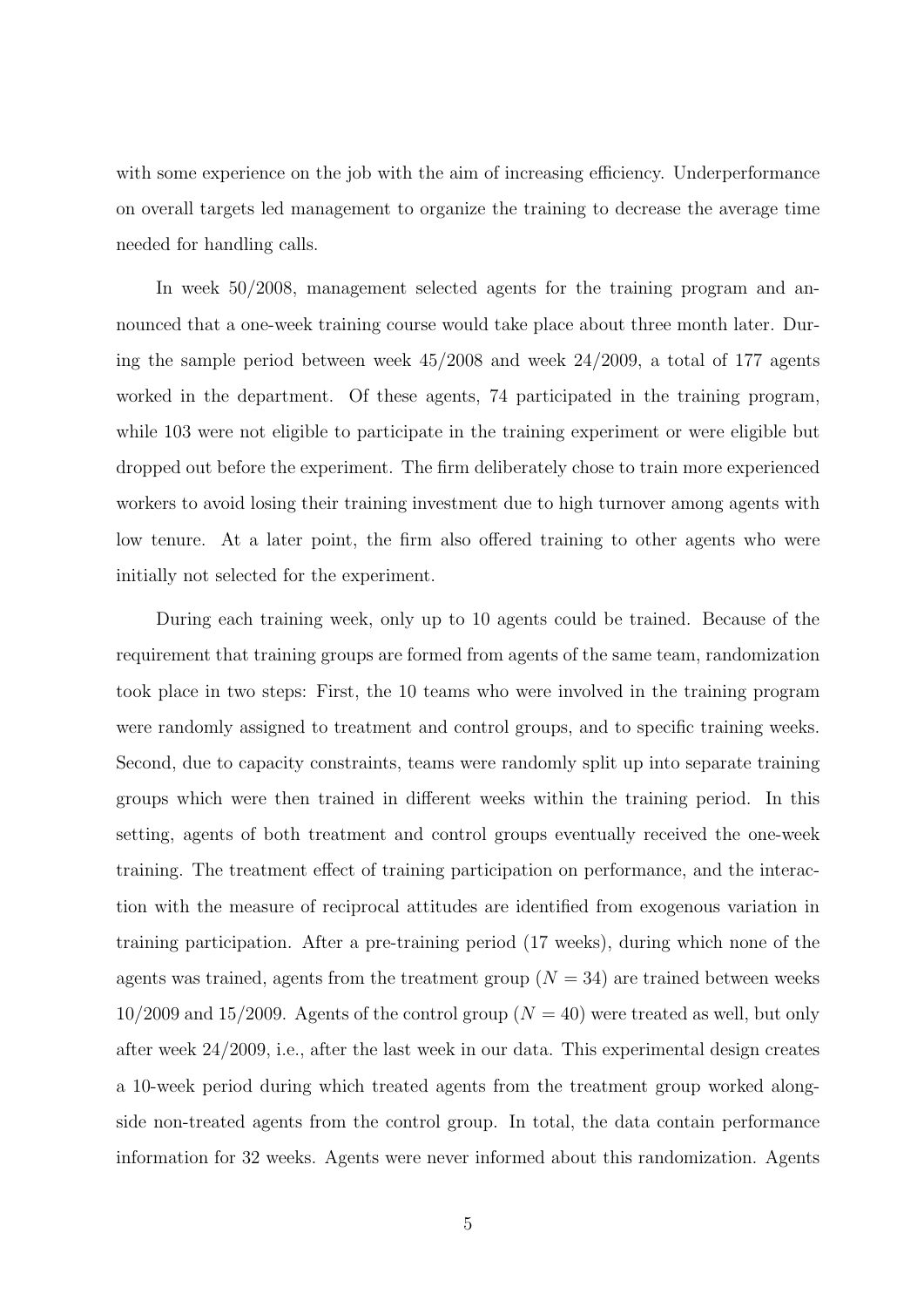learned about their training week about four weeks in advance along with information about their work schedule.

An important feature of this study is that agents in both the treatment and control groups were always aware that they would eventually be trained. Prior to the experiment, management communicated that, due to capacity constraints in the training center, the training would be rolled out over the course of several months. For this reason, we do not expect that agents in the control group perceived the training as unfair.

#### 2.3 Measuring reciprocity, personality, and cognitive ability

During the field experiment, call agents participated in a survey on "working in call centers," which included questions on reciprocal attitudes, personality measures, cognitive questions, and socioeconomic information. Individual information on reciprocity was gathered using the questions developed by Perugini et al.  $(2003)^4$  In the survey, respondents were asked to rate the following questions on a 5-point Likert scale from 1 ('does not apply to me at all') to 5 ('applies perfectly to me'): (1) "If someone does me a favor, I am prepared to return it,"  $(2)$  "If I suffer a serious wrong, I will take my revenge as soon as possible, no matter what the costs,"  $(3)$  "If somebody puts me in a difficult position, I will do the same to him/her," (4) "I do my best to help somebody who helped me before,"  $(5)$  "If somebody offends me, I will offend him/her back," and  $(6)$  "I am ready to undergo personal costs to help somebody who helped me before." From the standardized values of the answers to items  $(1)$ ,  $(4)$ , and  $(6)$ , we calculate an average measure of positive reciprocal behavior.<sup>5</sup> Answers to items  $(2)$ ,  $(3)$ , and  $(5)$  are used to calculate the equivalent measure for negative reciprocity. These measures are constructed such that positive and negative reciprocity are not correlated.

A potential concern arising from using these survey measures is that they might be distorted because of intentional or unintentional misreporting. Although measures of

<sup>4</sup>The same set of questions are used by Dohmen et al. (2009), and Montizaan et al. (2015a).

<sup>5</sup>All results in this study are qualitatively similar when using measures of reciprocity, which are derived from Principal-Component-Analysis.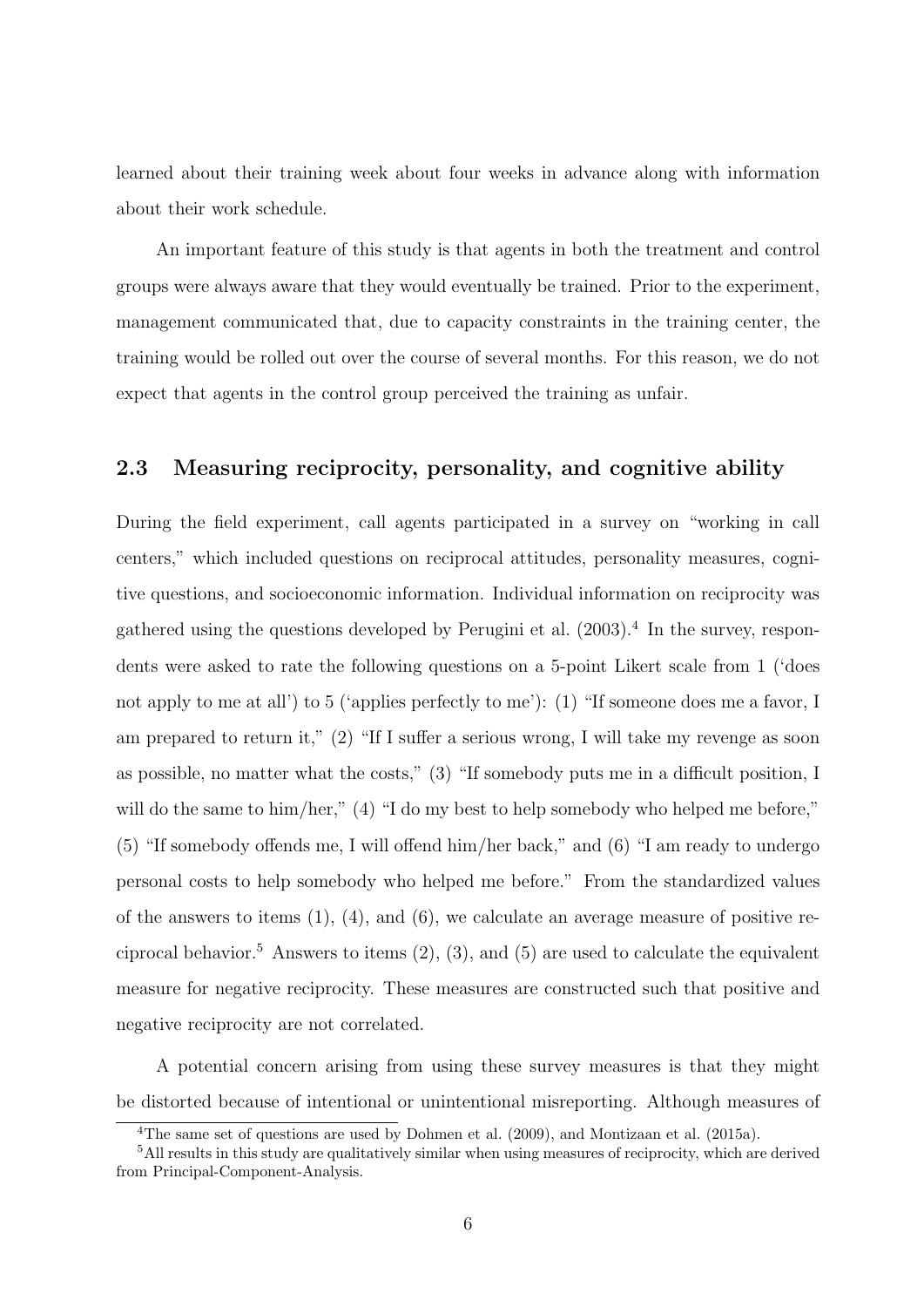reciprocity gathered in choice experiments might be more reliable (Cohn et al. 2015), we argue that our measures do capture reciprocal inclinations, for two reasons (cf. Montizaan et al. 2015a). First, the survey questions were experimentally validated in Perugini et al. (2003). Second, several studies have shown that these survey measures yield results that are consistent with theoretical predictions (Dohmen et al. 2009, Montizaan et al. 2015a).

One additional concern is that effects attributed to reciprocity are driven by other individual-specific characteristics correlated with our measure of reciprocity. To provide evidence against this argument, we employ measures of personality and test scores for cognitive ability. Personality is measured by the 15-item Big-5 questionnaire, which is implemented in the German Socio-Economic Panel (Gerlitz and Schupp 2005). These 15 questions can be grouped into the five factors of conscientiousness, extraversion, agreeableness, openness to new experience, and neuroticism. All Big-5 factors are standardized with a mean of 0 and a standard deviation of 1. To measure cognitive ability, we implemented six questions on arithmetical and logical problems (CentERdata 2007). The answers could be either right or wrong; the cognitive test score is computed as the average of correct answers.<sup>6</sup>

 ${}^{6}$ These questions are adapted from CentERdata (2007). The questions are (1) "There are two groups of tourists of 60 persons each. If  $3/4$  of the first group and  $2/3$  of the second group take the bus to the museum, how much larger is the first group than the second group?" (2) "A rubber ball jumps up half the distance which it fell down. If the ball falls down from a 18m high roof, how many meters does the ball travel before it touches the ground for the third time?" (3) "Four girls are 100cm, 150cm, 125cm, and 75cm, respectively. Debbie is the tallest of the four girls. Karin is the shortest. Emmy is taller than Sara. How tall is Sara?" (4) "A ball and a hat cost 1.10 Euro in total. The ball costs 1 Euro more than the hat. How much does the hat cost? Please give your answer in cents." (5) "If it takes 5 machines 5 minutes to make 5 widgets, how long would it take 100 machines to make 100 widgets?" and (6) "In a lake, there is a patch of lily pads. Every day, the patch doubles in size. If it takes 48 days for the patch to cover the entire lake, how long would it take for the patch to cover half of the lake?".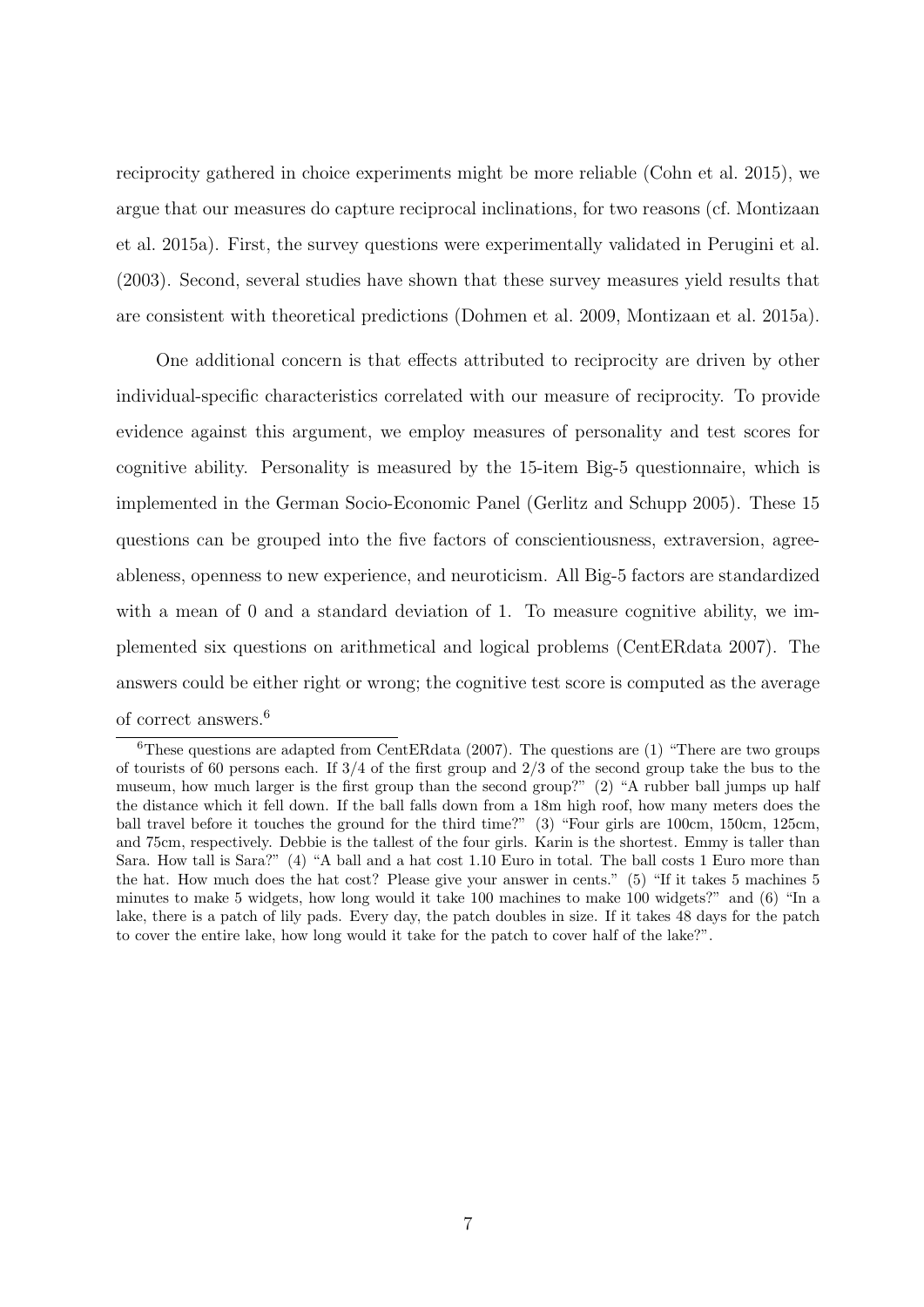## 3 Results

#### 3.1 Descriptive statistics

During our observation period, 177 agents work in the department. Column (1) of Table 1 shows the descriptive statistics for these agents. The agents are predominantly female (71%), average age is 33 years, and agents have an average tenure of 2.6 years. Most of the agents work part-time, with an average of 18 weekly work hours. Out of the 177 agents, 109 agents (61.6%) participated in the survey. Column (2) shows that the agents who participated in the survey are on average 35 years old, and have higher tenure (3.5 years).<sup>7</sup> Column (3) shows the respective figures for agents who participated in the field experiment  $(N = 63)$ . As more experienced agents were selected for the experiment, and the survey was intended to accompany the experiment, agents who are part of the experiment have relatively similar characteristics as the respondents to the survey.<sup>8</sup> The sample shown in Column (3) comprises the main estimation sample, as it contains both random assignment to treatment and control groups and survey measures of reciprocity. Columns  $(4)$  to  $(6)$  show that none of our observable characteristics significantly differs between the treatment group ( $N = 30$ ) and the control group ( $N = 33$ ). Only one of the factors of the Big-5 measures (extraversion) is slightly more pronounced in the treatment group, compared to agents in the control group.

To understand the role of reciprocity in the workplace, we first analyze the correlation of reciprocity with agent-specific characteristics. Using data limited to the period before the experiment, Table 2 shows the correlation coefficients of worker characteristics, work-related outcomes, and personality measures and reciprocity. The table shows

<sup>&</sup>lt;sup>7</sup>The sample of agents with information on reciprocal attitudes  $(N = 109)$  is clearly not representative of the overall sample of agents working in this department. This sample does not, however, violate the assumption that assignment to the treatment group is exogenous, which we will use later to study the effects of training. This is because assignment to the treatment and control groups is exogenous conditional on being assigned to the training program.

<sup>&</sup>lt;sup>8</sup>The sample of participants in the experiment ( $N = 74$ , cf. De Grip and Sauermann, 2012) does not differ significantly from the sample of participants who also participated in the survey  $(N = 63)$ . The table is available upon request.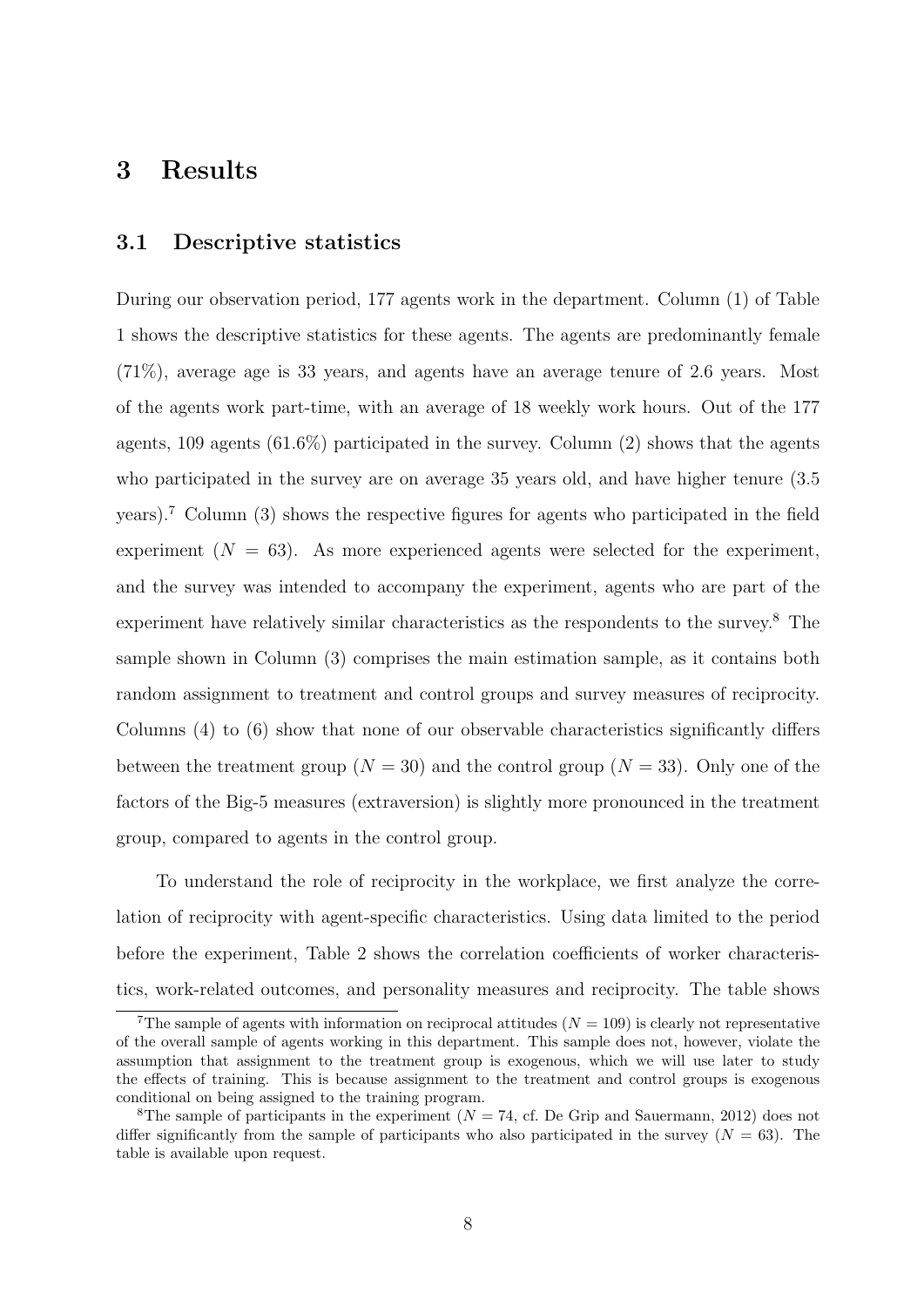that reciprocity is related neither to worker characteristics (gender, age), nor worker outcomes (performance, tenure, working hours, absenteeism, training incidence). In line with Dohmen et al. (2008), however, we find that reciprocity is significantly related to all elements of the Big-5 personality measures. Reciprocity is not significantly correlated with the cognitive test score and the measure of negative reciprocity.

One might be concerned that the estimation sample  $(N = 63)$ , and thus observed reciprocity, is not randomly selected (cf. Table 1). The absence of significant correlations between worker characteristics and worker outcomes, however, does not suggest that the observations are biased. If reciprocal individuals have a stronger tendency to stay in the firm, for instance, we would expect to find a significant correlation. Furthermore, the distribution of reciprocity, shown in Figure 1, is similar to population-wide distributions of reciprocity (Dohmen et al. 2009).

#### 3.2 The effect of reciprocity on the returns to training

To analyze how reciprocal attitudes affect the returns to training, we employ the panel structure of the data, in which we observe performance in each week an agent is working. Because agents are randomly assigned to participation in the training course, the causal effect of the training program on worker productivity and its interaction with the measure of reciprocity can be estimated from an ordinary least squares regression. We estimate a regression of the logarithm of performance  $y_{it}$  on the treatment dummy  $d_{it}$ , the measure of reciprocity *reci*, and its interaction with the treatment dummy.

$$
log(y_{it}) = \alpha + \tau_1 d_{it} + \tau_2 rec_i + \tau_3 d_{it} \cdot rec_i + \beta_1 t_t + \beta_2 X_{it} + \beta_3 X_t + u_{it} \tag{1}
$$

In addition, we control for several characteristics to account for remaining individual heterogeneity  $(X_{it})$ , which is assumed to be independent from the treatment status  $d_{it}$ , such as working hours in week *t* and whether an agent works during peak hours. Furthermore, we control for trends in aggregate performance by including a linear time trend *tt*, the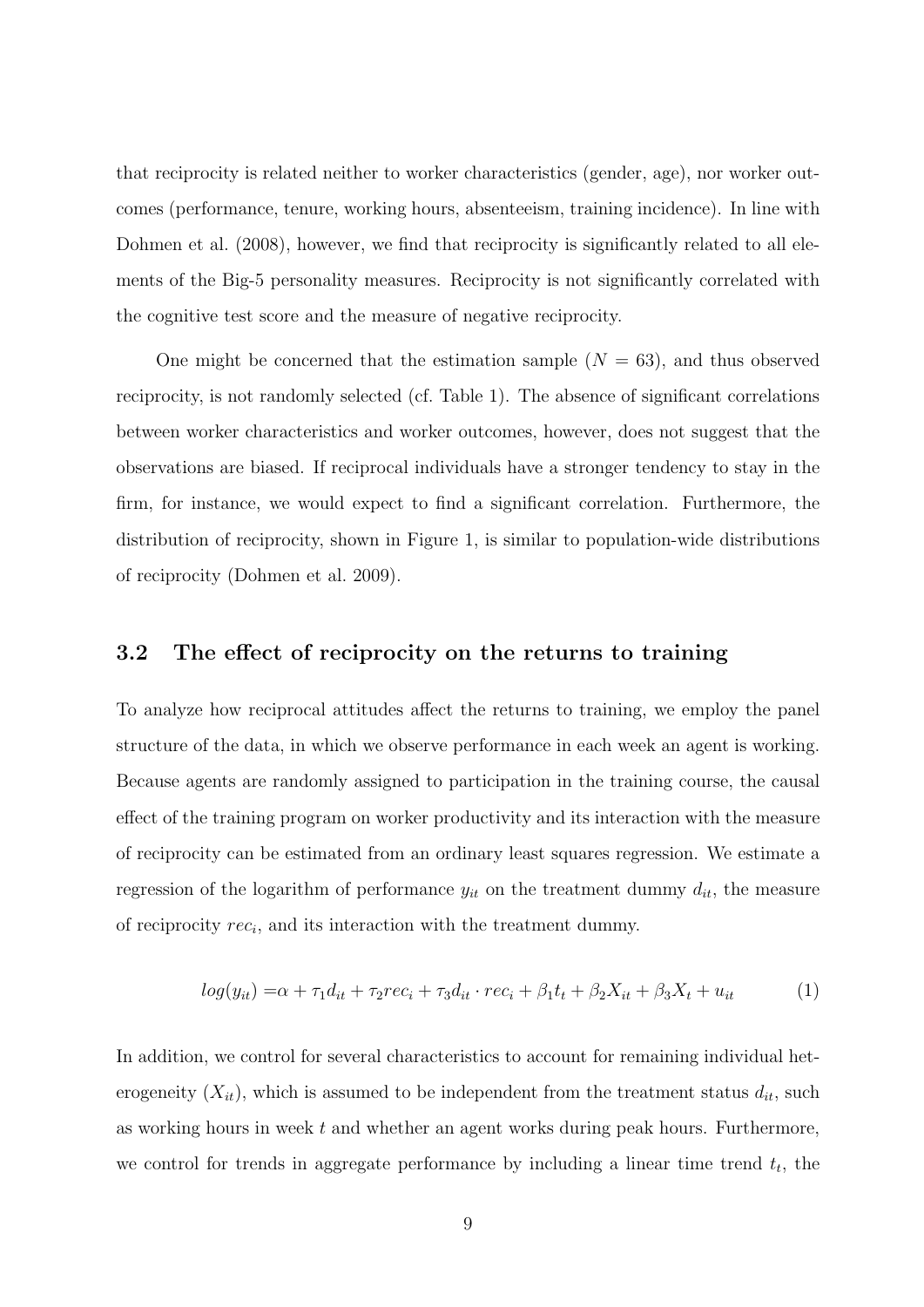overall number of calls divided by total number of full-time equivalent agents  $(X_t)$  to control for aggregate effects on performance. Because surveys were not all conducted in the same week, we also include fixed effects to control for possible survey week effects. The idiosyncratic error term  $u_{it}$  is clustered at the individual level.

Table 3 shows the results of estimating Equation (1). Without taking reciprocity into account, the baseline treatment effect is  $0.0871$  (Column  $(1)$ ). Participation in the training improves performance on average by  $8.7\%$ .<sup>9</sup> When including reciprocity (Column (2)), and reciprocity and its interaction with the treatment (Column (3)), the treatment effect slightly increases. Columns  $(2)$  and  $(3)$  show that reciprocity itself does not affect performance significantly, but that the interaction between positive reciprocity and the treatment effect is positive and significant  $(0.0637, \text{Column } (3))$ . A one-standard-deviation difference in worker reciprocity is related to a  $6.4\%$  difference in estimated returns to training. This result suggests that individuals with positive reciprocal attitudes respond to the training with greater effort made and higher performance. This result is in line with the idea of a gift-exchange where workers reciprocate kind actions of the employer.

An important question is whether reciprocal individuals put more effort into their training, or whether they exert greater effort after participation in training. Whereas the former should rather result in more efficient human capital acquisition and thus a more permanent increase in skills and performance, the latter might cause only a transitory effect on performance. Figure 2 shows the treatment effect by week after training. After reaching peak in the fifth week after training, the treatment effect decreases substantially. Despite being small in size, the interaction effect between treatment and reciprocity does not follow this decrease. Although far from conclusive, this hints at more permanent effects on worker effort, e.g., through higher effort during the training, resulting in more efficient human capital acquisition.

<sup>&</sup>lt;sup>9</sup>The reported treatment effect in De Grip and Sauermann (2012) differs slightly due to different sample size.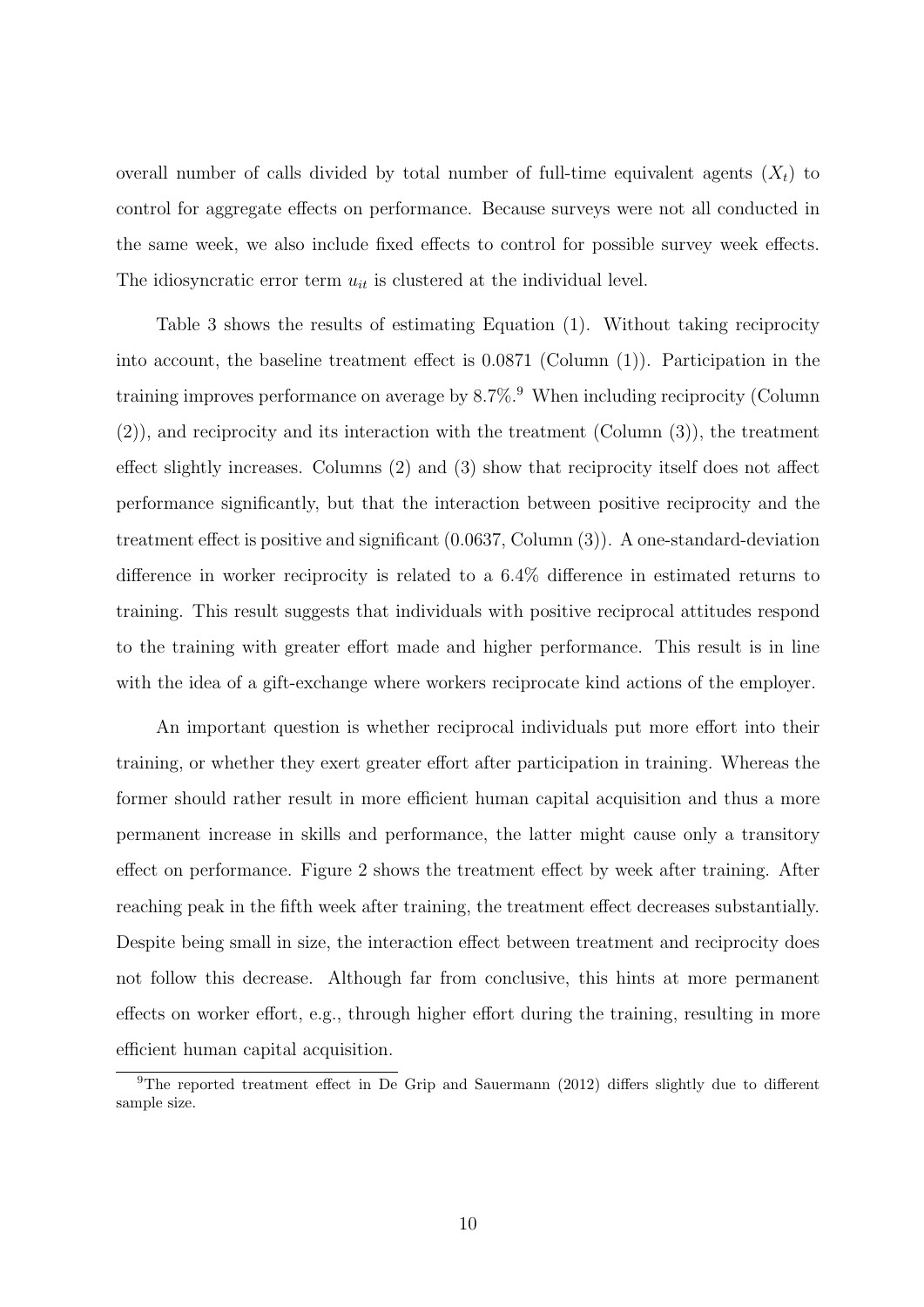#### 3.3 Do individual characteristics matter?

A potential concern for the validity of this study is that individual-specific characteristics are correlated with the measure of reciprocity. To provide evidence against this hypothesis, we use a range of alternative specifications, including individual fixed-effects, agent personality as measured by the Big-5, information on individuals' cognitive test scores, and a measure of negative reciprocity.

As a first step, we test whether including individual fixed-effects removes the heterogeneity introduced by the measure of reciprocity. Because reciprocity is time-invariant, we split the sample into agents with low (below median) reciprocity, and agents with high (above median) reciprocity. Columns (1) and (2) of Table 4 show that individuals with low reciprocity have a treatment effect of  $6.3\%$   $(6.2\%)$  without (with) individual fixedeffects. For agents with high levels of reciprocity, the returns to training are substantially stronger: reciprocal agents have a treatment effect of  $15.5\%$  without individual fixed effects, which declines to  $10.6\%$  when including individual fixed effects (Columns  $(3)$ ) and  $(4)$ ). This suggests that the effect of reciprocity on the returns to training is not purely due to reciprocal behavior, but might also be caused by other, related, individual-specific characteristics.

To test this notion, we first augment Equation (1) separately with each additional Big-5 element and its interaction effect with the treatment dummy. Columns  $(1)$  to  $(6)$ of Table 5 show that, except for the measure of extraversion, none of the Big-5 elements significantly affects performance, directly or in interaction with the treatment effect. Individuals who score high on extraversion, however, have a significantly higher treatment effect. These individuals also are slightly overrepresented in the treatment group (Column (6) of Table 1). The interaction between reciprocity and the treatment remains significant and stable throughout all regressions (0.051-0.068).

Second, we use the measure of cognitive skills to analyze whether cognitive ability drives the result that reciprocal individuals have higher returns to training. Although reciprocity and cognitive test scores are not correlated, we could estimate the effects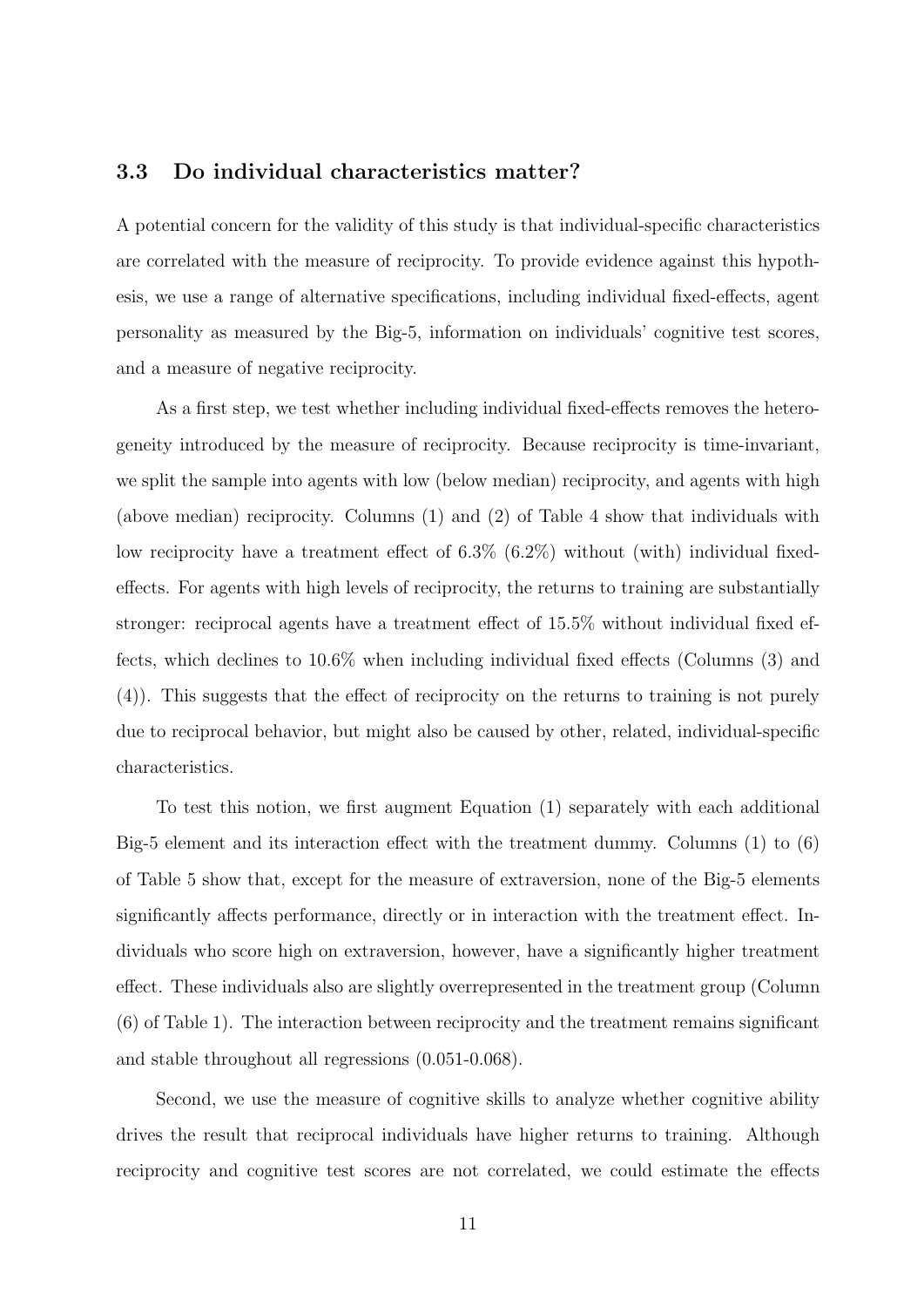of differences in skills, and not the effect of reciprocity. When including the cognitive test score in the regression and the interaction effect with the treatment, the interaction effect is not significant (Column  $(7)$ ). The effect of reciprocity remains as in the main regressions.

Third, we analyze whether our main results are driven by negative reciprocity. Although positive and negative reciprocity are constructed to be uncorrelated, one might be concerned that some individuals perceive the training as not useful and instead react negatively to the training. The results for negative reciprocity, shown in Column (8), are not significant. The effect for positive reciprocity remains unchanged.

Taken together, these results suggest that positive reciprocity does not merely pick up the effects of other, correlated characteristics, but rather that the measure of positive reciprocity explains part of the heterogeneity in the returns to training.

### 4 Conclusion

Why do firms invest in training? While standard human capital theory predicts that firms do not invest in general human capital and underinvest in firm-specific human capital (Becker 1962), more recent studies provide evidence that firms do invest substantially in training. While there is evidence that reciprocal workers receive more firm-sponsored training, there is no evidence for the mechanism driving this result. Workers could reciprocate the firm's investment by positive actions, e.g., by making greater effort after the training.

We analyze one such mechanism, namely, whether individuals with positive reciprocal attitudes have higher returns to training. Combining personnel data with panel information on worker performance with random assignment to training courses and direct measures of reciprocal attitudes, we find that reciprocal individuals have higher returns to training. This result suggests that workers indeed return training investments by exerting greater effort after the training. We test whether this could be explained by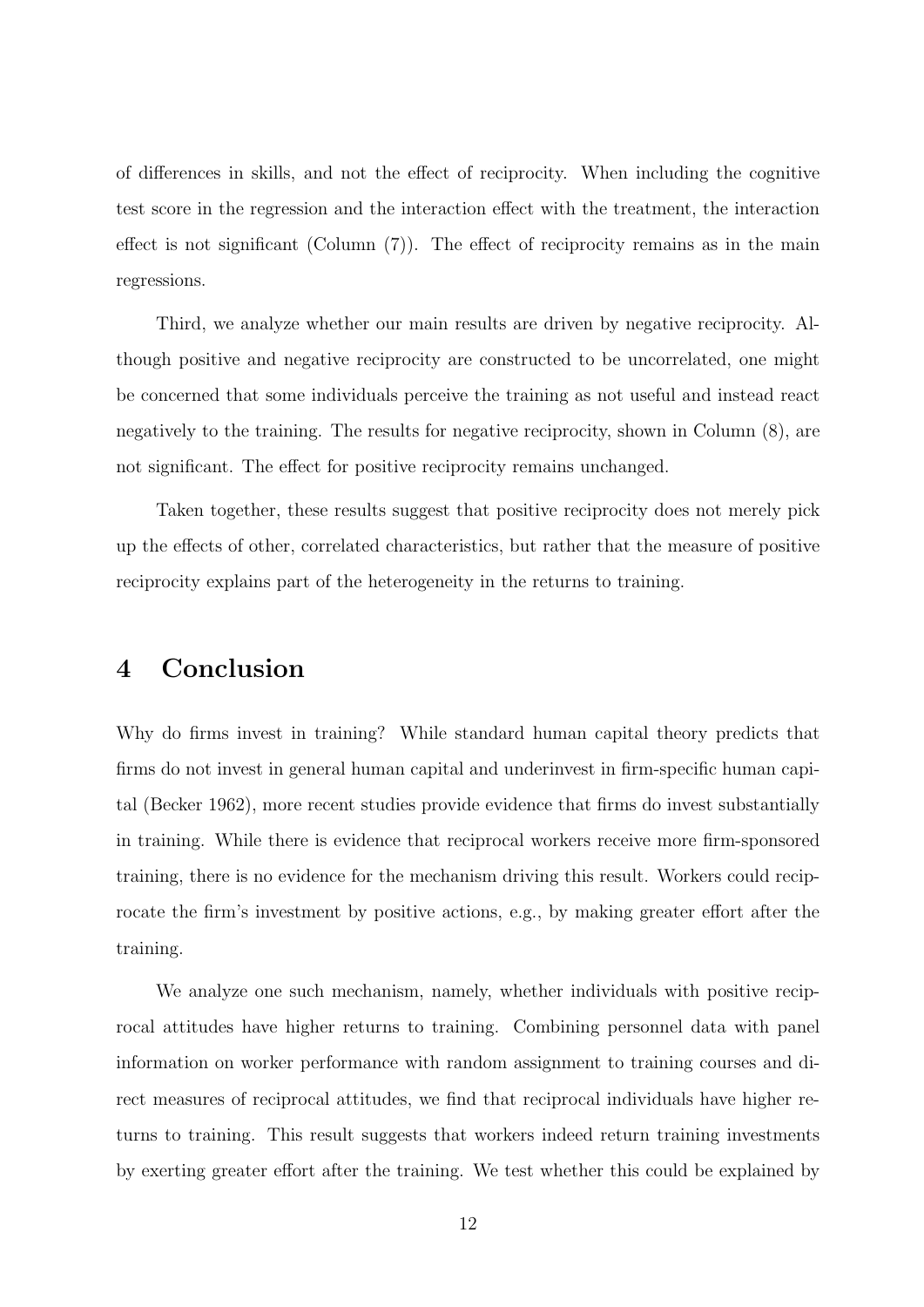other individual-specific characteristics that are potentially correlated with reciprocity. We find that the estimated effect is stable even when including other characteristics. This suggests that we indeed measure the effect of positive reciprocal attitudes, and not other individual-specific characteristics.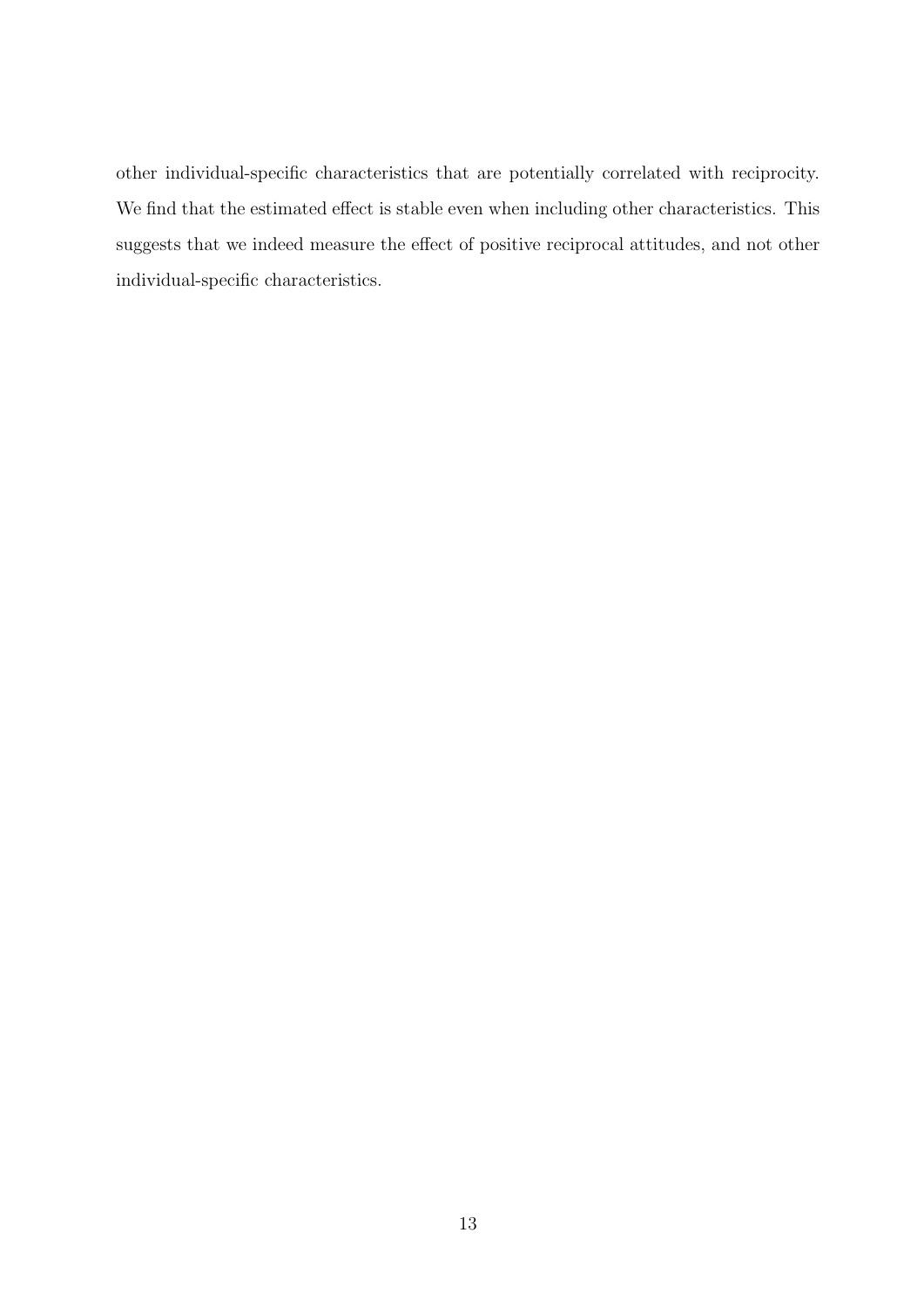# References

- Acemoglu, Daron, Jörn-Steffen Pischke. 1999. The structure of wages and investment in general training. *Journal of Political Economy* 107 539–572.
- Akerlof, George A. 1982. Labor contracts as partial gift exchange. *Quarterly Journal of Economics* 97(4) pp. 543–569.
- Barr, Abigail, Pieter Serneels. 2009. Reciprocity in the workplace. *Experimental Economics* 12(1) 99–112.
- Becker, Gary S. 1962. Investment in human capital: A theoretical analysis. *Journal of Political Economy* 70(5) 9–49.
- Becker, Sascha O., Dolores Messer, Stefan C. Wolter. 2013. A gift is not always a gift: Heterogeneity and long-term effects in a gift exchange experiment. *Economica* 80 345–371.
- Breuer, Kathrin, Petra Nieken, Dirk Sliwka. 2013. Social ties and subjective performance evaluations: An empirical investigation. *Review of Managerial Science* 7(2) 141–157.
- CentERdata. 2007. Codeboek lerend individu 2007. Codebook, Tilburg University, Tilburg.
- Charness, Gary. 2004. Attribution and reciprocity in an experimental labor market. *Journal of Labor Economics* 22(3) 665–688.
- Cohn, Alain, Ernst Fehr, Lorenz Goette. 2015. Fair wages and effort provision: Combining evidence from a choice experiment and a field experiment. *Management Science* forthcoming.
- De Grip, Andries, Jan Sauermann. 2012. The effects of training on own and co-worker productivity: Evidence from a field experiment. *Economic Journal* 122(560) 376–399.
- Dohmen, Thomas, Armin Falk, David Huffman, Uwe Sunde. 2008. Representative trust and reciprocity: Prevalence and determinants. *Economic Inquiry* 46(1) 84–90.
- Dohmen, Thomas, Armin Falk, David Huffman, Uwe Sunde. 2009. Homo reciprocans: Survey evidence on behavioral outcomes. *Economic Journal* 119(536) 592–612.
- Dufwenberg, Martin, Georg Kirchsteiger. 2004. A theory of sequential reciprocity. *Games and Economic Behavior* 47 268–298.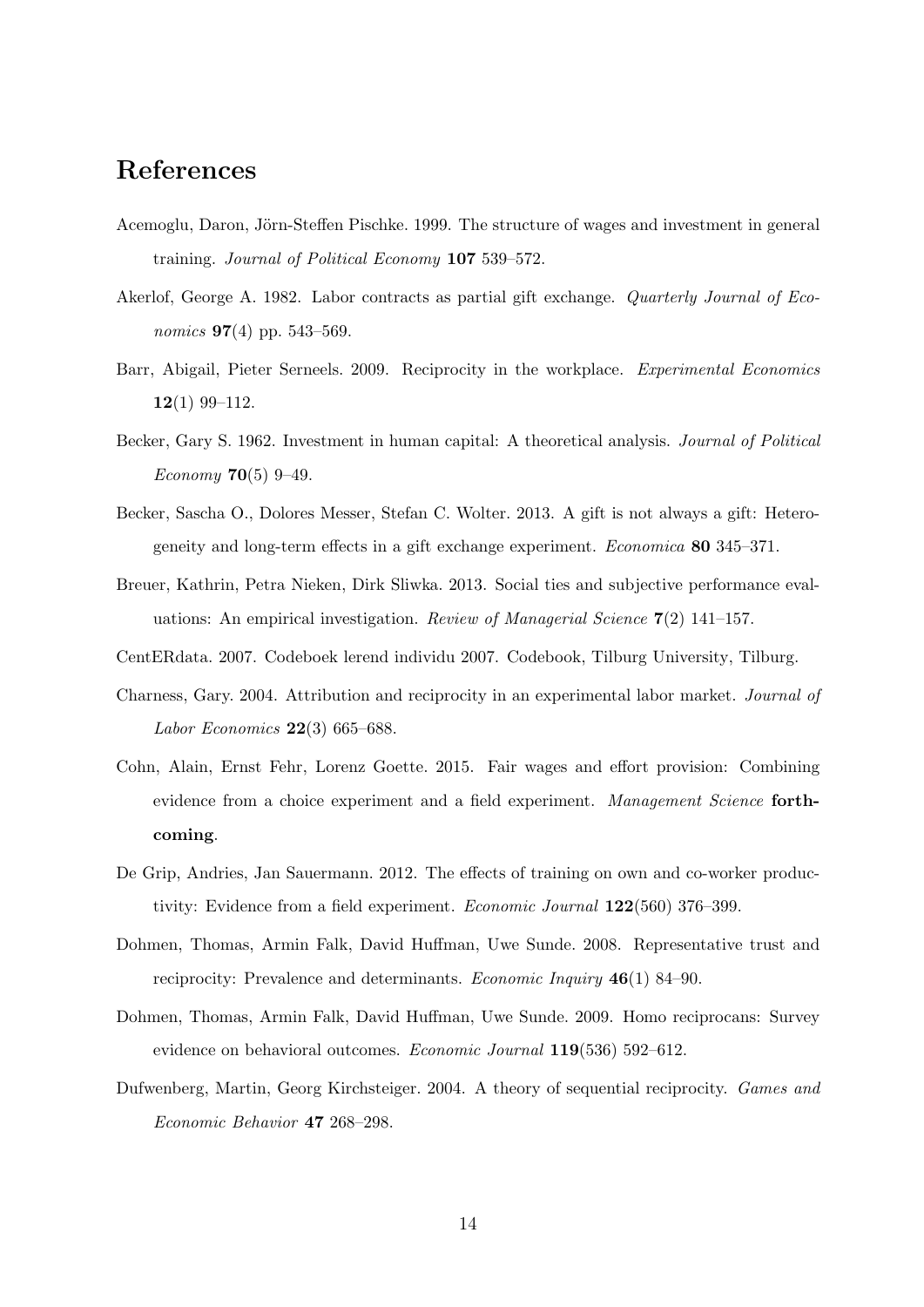- Falk, Armin, Urs Fischbacher. 2006. A theory of reciprocity. *Games and Economic Behavior*  $54(2)$  293-315.
- Fehr, Ernst, Armin Falk. 2002. Psychological foundations of incentives. *European Economic Review* 46(4-5) 687–724.
- Fehr, Ernst, Simon Gächter. 2000. Fairness and retaliation: The economics of reciprocity. *Journal of Economic Perspectives* 14 159–181.
- Fehr, Ernst, Simon Gächter, Georg Kirchsteiger. 1997. Reciprocity as a contract enforcement device: Experimental evidence. *Econometrica* 65(4) 833–860.
- Gerlitz, Jean-Yves, Jürgen Schupp. 2005. Zur Erhebung der Big-Five-basierten Persönlichkeitsmerkmale im SOEP. Research Notes 4, German Institute for Economic Research (DIW), Berlin.
- Gneezy, Uri, John A List. 2006. Putting behavioral economics to work: Testing for gift exchange in labor markets using field experiments. *Econometrica* 74(5) 1365–1384.
- Hennig-Schmidt, Heike, Bettina Rockenbach, Abdolkarim Sadrieh. 2010. In search of workers' real effort reciprocity—a field and a laboratory experiment. *Journal of the European Economic Association* 8(4) 817–837.
- Kampkötter, Patrick, Kathrin Marggraf. 2015. Do employees reciprocate to intra-firm trainings? An analysis of absenteeism and turnover rates. *International Journal of Human Resource Management* forthcoming.
- Kube, Sebastian, Michel André Maréchal, Clemens Puppe. 2012. The currency of reciprocity: Gift exchange in the workplace. *American Economic Review* 102(4) 1644–62.
- Leuven, Edwin, Hessel Oosterbeek, Randolph Sloof, Chris Van Klaveren. 2005. Worker reciprocity and employer investment in training. *Economica* 72(285) 137–149.
- Liu, Xiangmin, Rosemary Batt. 2007. The economic pay-offs to informal training: Evidence from routine service work. *Industrial and Labor Relations Review* 61(1) 75–89.
- Montizaan, Raymond, Frank Cörvers, Andries De Grip, Thomas Dohmen. 2015a. The impact of negatively reciprocal inclinations on worker behavior: Evidence from a retrenchment of pension rights. *Management Science* forthcoming.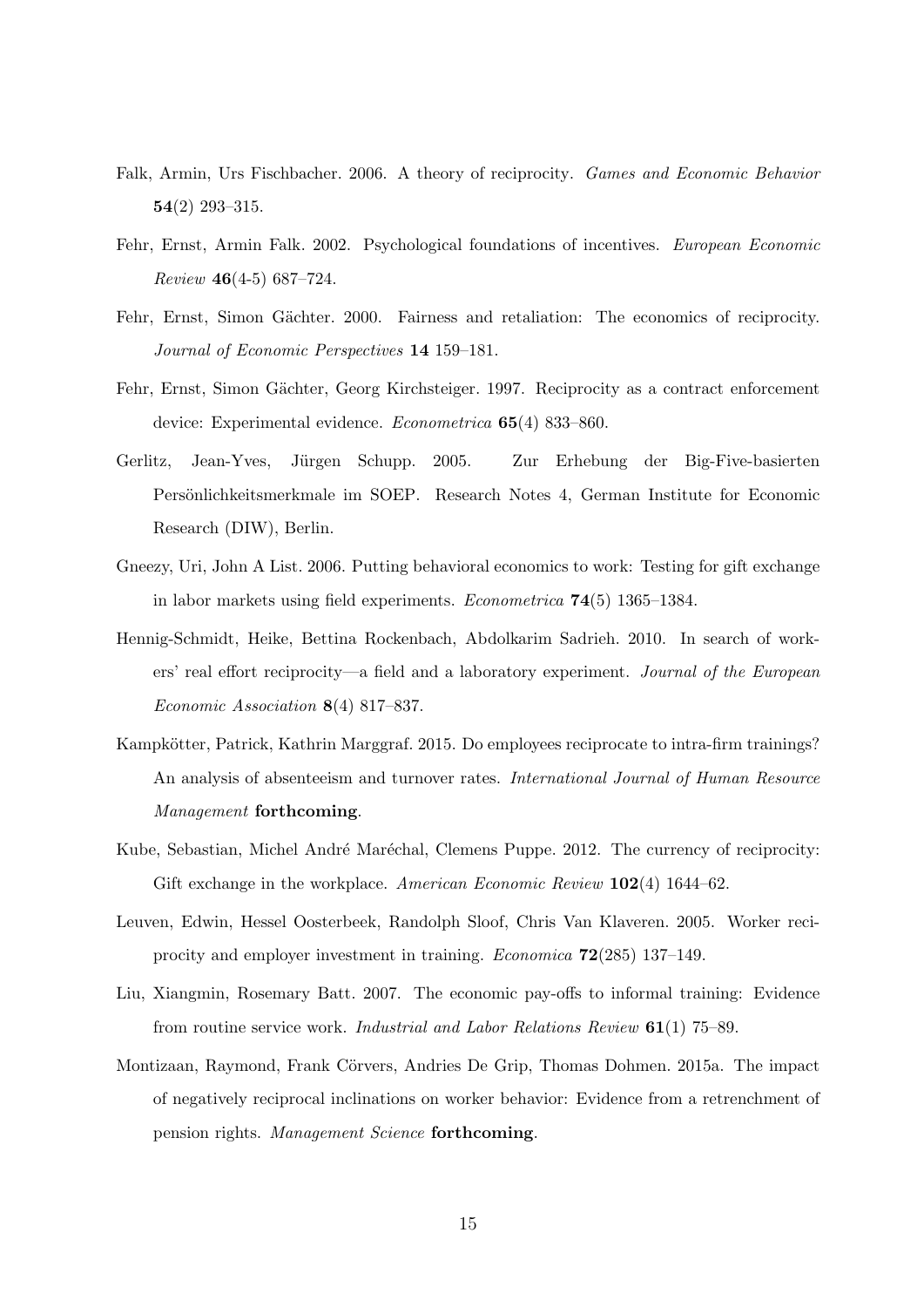- Montizaan, Raymond, Andries de Grip, Didier Fouarge. 2015b. Training access, reciprocity, and expected retirement age. IZA Discussion Paper 8862, Institute for the Study of Labor (IZA), Bonn.
- Mullen, Torrey Rieser, Christy Kroustalis, Adam W. Meade, Eric. A. Surface. 2006. Assessing change in perceived organizational support due to training. Conference paper, Paper presented at the 21st annual meeting of the Society for Industrial/Organizational Psychology, Dallas, TX.
- Murthy, Nagesh N., Goutam N. Challagalla, Leslie H. Vincent, Tasadduq A. Shervani. 2008. The impact of simulation training on call center agent performance: A field-based investigation. *Management Science* 54(2) 384–399.
- Perugini, Marco, Marcello Gallucci, Fabio Presaghi, Anna Paola Ercolani. 2003. The personal norm of reciprocity. *European Journal of Personality* 17 251–283.
- Rabin, Matthew. 1993. Incorporating fairness into game theory and economics. *American Economic Review* 83(5) 1281–1302.
- Rotemberg, Julio J. 2006. Altruism, reciprocity and cooperation in the workplace. Serge-Christophe Kolm, Jean Mercier Ythier, eds., *Applications*, *Handbook of the Economics of Giving, Altruism and Reciprocity*, vol. 2, chap. 21. Elsevier, 1371–1407.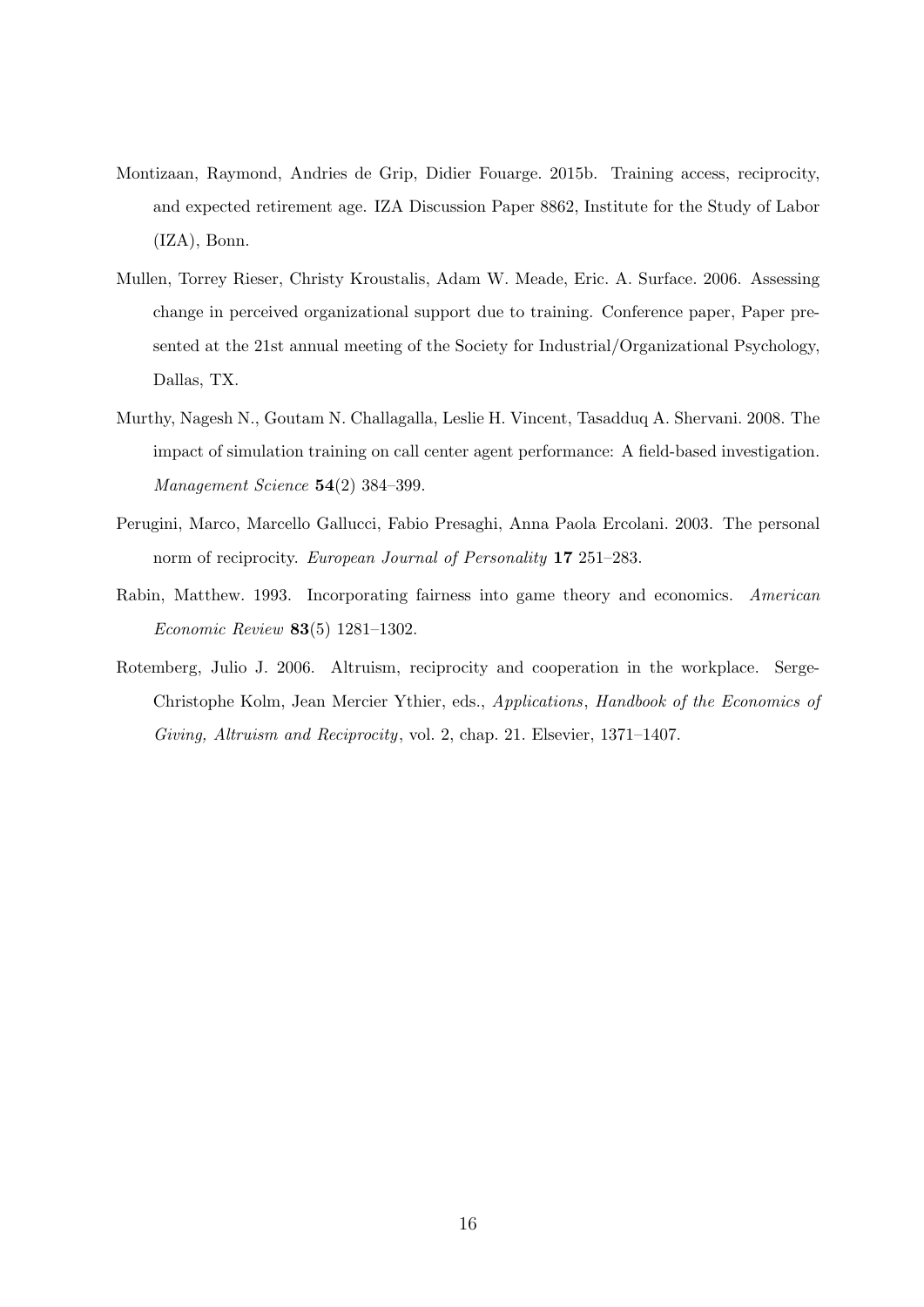# Figures





*Note:* The figure shows the histogram of positive reciprocity across the full sample of agents  $(N = 109)$ . The underlying questions (see Section 2.3) could be answered on a scale from 1 ('does not apply to me at all') to 5 ('applies perfectly to me').

Figure 2: Treatment and interaction effect on performance over time



*Note:* This figure shows the estimated treatment effect on performance for each week after the training (solid line) and the corresponding 95% confidence interval (dotted line), controlling for a linear time trend, and for the week the survey was taken. The dashed line shows the estimated week-by-week interaction between the treatment dummy and the measure of reciprocity. Week 0 denotes the training week.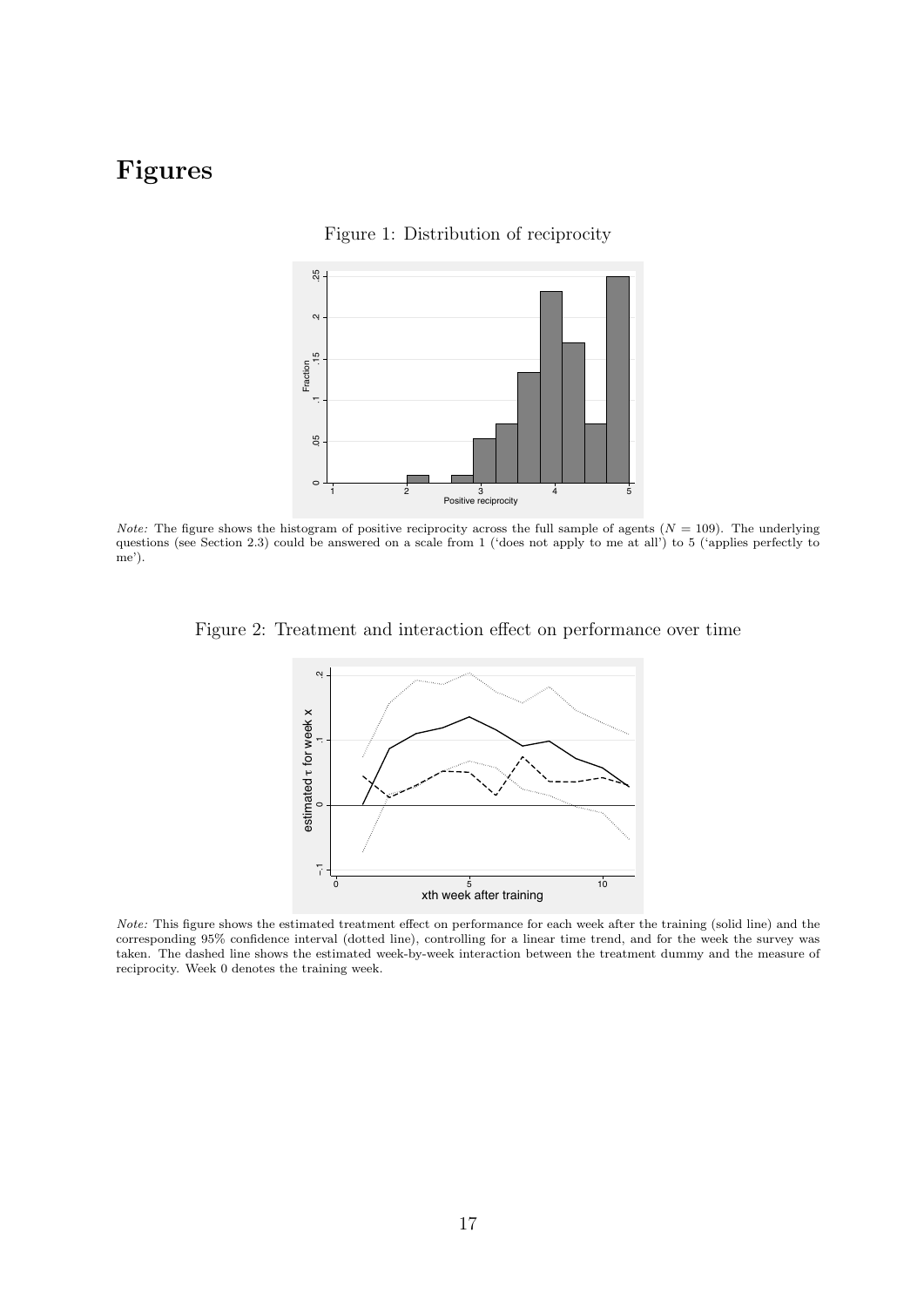# Tables

|                        | (1)       | (2)       | (3)              | (4)             | (5)             | (6)            |
|------------------------|-----------|-----------|------------------|-----------------|-----------------|----------------|
| Sample                 | Full      | Survey    | Field experiment | Treatment group | Control group   | Diff $(4)–(5)$ |
| Gender $(1=female)$    | 0.2881    | 0.2661    | 0.3016           | 0.3667          | 0.2424          | 0.1242         |
|                        | (0.4542)  | (0.4439)  | (0.4626)         | (0.4901)        | (0.4352)        | (1.0658)       |
| Age                    | 32.5367   | 34.6977   | 36.3504          | 34.9622         | 37.6125         | $-2.6503$      |
|                        | (11.3617) | (11.7374) | (11.2356)        | (10.3689)       | (11.9876)       | $(-0.9341)$    |
| Tenure (in years)      | 2.6152    | 3.4869    | 4.1990           | 4.4147          | 4.0029          | 0.4118         |
|                        | (3.6017)  | (3.8092)  | (3.9701)         | (3.9226)        | (4.0633)        | (0.4084)       |
| Performance            | 0.3313    | 0.3633    | 0.3629           | 0.3673          | 0.3589          | 0.0085         |
|                        | (0.1112)  | (0.0991)  | (0.0837)         | (0.0727)        | (0.0935)        | (0.3985)       |
| Working hours          | 18.1412   | 17.2202   | 16.6508          | 15.9667         | 17.2727         | $-1.3061$      |
|                        | (8.3962)  | (8.4078)  | (8.4799)         | (9.3199)        | (7.7309)        | $(-0.6074)$    |
| Share Peak-Hours       | 0.5572    | 0.5547    | 0.5328           | 0.5386          | 0.5276          | 0.0110         |
|                        | (0.1745)  | (0.1770)  | (0.1935)         | (0.1817)        | (0.2063)        | (0.2242)       |
| Absenteeism            | 0.0621    | 0.0734    | 0.1111           | 0.1000          | 0.1212          | $-0.0212$      |
|                        | (0.2421)  | (0.2620)  | (0.3168)         | (0.3051)        | (0.3314)        | $(-0.2634)$    |
| Training incidence     | 0.1864    | 0.2110    | 0.1905           | 0.1000          | 0.2727          | $-0.1727$      |
|                        | (0.3906)  | (0.4099)  | (0.3958)         | (0.3051)        | (0.4523)        | $(-1.7588)$    |
| Positive reciprocity   |           | 4.1713    | 4.2011           | 4.1222          | 4.2727          | $-0.1505$      |
|                        |           | (0.6552)  | (0.6627)         | (0.7349)        | (0.5919)        | $(-0.8989)$    |
| Negative reciprocity   |           | 2.5474    | 2.4815           | 2.5556          | 2.4141          | 0.1414         |
|                        |           | (0.8743)  | (0.8875)         | (0.8502)        | (0.9281)        | (0.6285)       |
| Conscientiousness      |           | 12.3945   | 12.6667          | 12.5667         | 12.7576         | $-0.1909$      |
|                        |           | (1.6160)  | (1.4142)         | (1.3566)        | (1.4797)        | $(-0.5320)$    |
| Extraversion           |           | 11.8440   | 12.0952          | 12.6667         | 11.5758         | $1.0909*$      |
|                        |           | (1.7752)  | (1.8554)         | (1.5388)        | (1.9848)        | (2.4204)       |
| Agreeableness          |           | 12.3303   | 12.7619          | 12.5667         | 12.9394         | $-0.3727$      |
|                        |           | (1.8760)  | (1.6821)         | (1.8696)        | (1.4987)        | $(-0.8767)$    |
| Openness to experience |           | 10.3670   | 10.3810          | 10.5333         | 10.2424         | 0.2909         |
|                        |           | (2.0352)  | (1.9380)         | (1.9250)        | (1.9690)        | (0.5919)       |
| Neuroticism            |           | 7.3486    | 7.2857           | 7.2667          | 7.3030          | $-0.0364$      |
|                        |           | (2.2582)  | (2.3721)         | (2.4344)        | (2.3517)        | $(-0.0603)$    |
| Cognitive test score   |           | 0.4414    | 0.4561           | 0.4770          | 0.4345          | 0.0425         |
|                        |           | (0.2669)  | (0.2450)         | (0.2736)        | (0.2144)        | (0.6511)       |
| Observations           | 177       | 109       | 63               | 30              | $\overline{33}$ | 63             |

Table 1: Descriptive statistics

*Note:* The full sample (Column (1)) is defined as all agents working in the department during the observation period; the survey sample is defined as the subsample of (1) with survey information (Column (2)); the field experiment is a subsample of (2) and defined as those agents who participated in the field experiment (Column (3)); Columns (4) and (5) show the treatment and control groups within the field experiment; Column (6) shows the *t*-statistics on the difference between the treatment and control groups. Standard deviations are in parentheses in Columns (1) to (5); *t*-statistics are in parentheses in Column (6).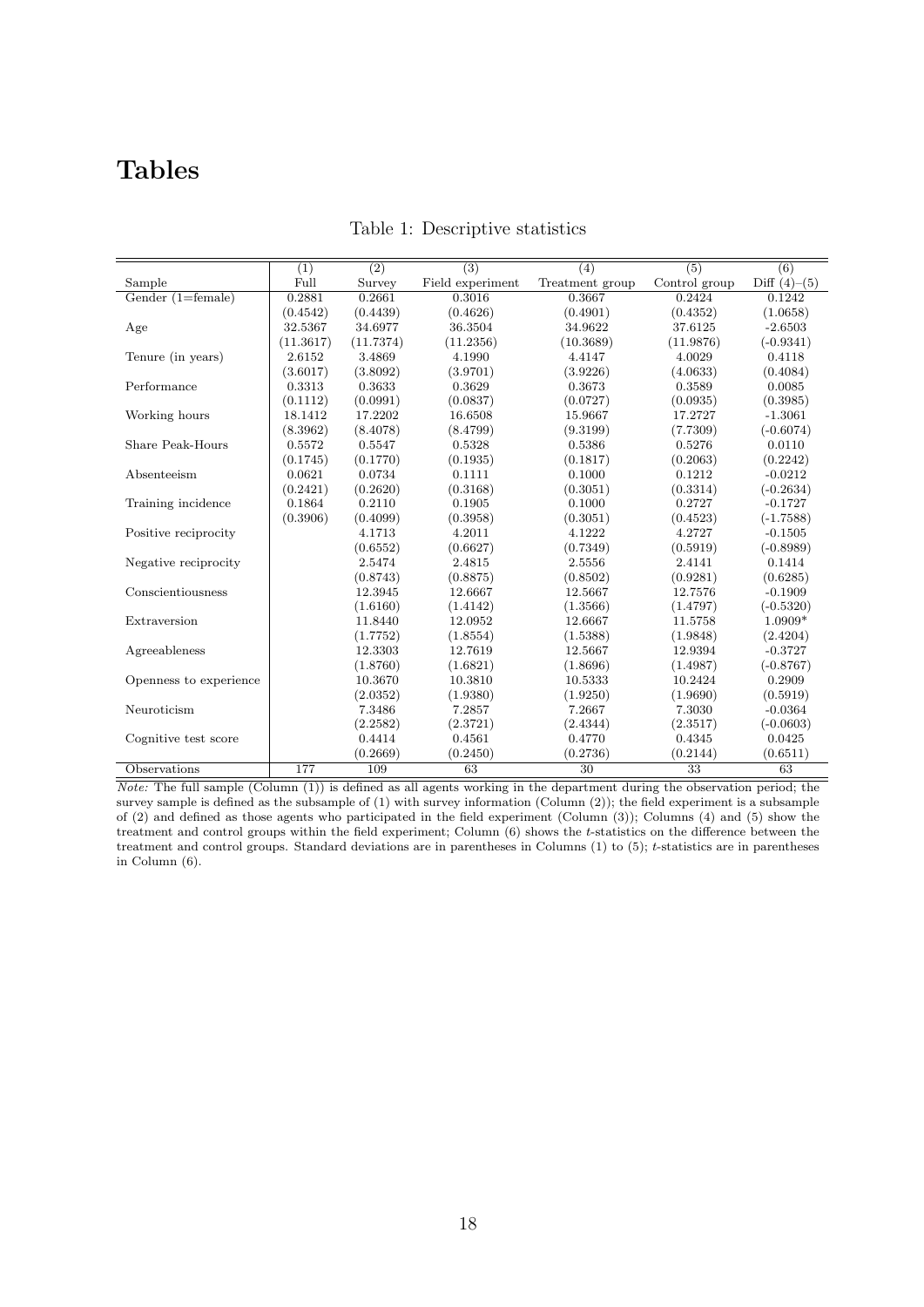|                        |        | $\left( 2\right)$  |           | $\left(3\right)$       |             |
|------------------------|--------|--------------------|-----------|------------------------|-------------|
| Worker characteristics |        | Worker outcomes    |           | Personality            |             |
| Gender $(1=female)$    | 0.0633 | Performance        | $-0.0581$ | Conscientiousness      | $0.3388***$ |
| Age                    | 0.0379 | Tenure             | 0.0725    | Extraversion           | $0.2692***$ |
|                        |        | Working hours      | 0.0506    | Agreeableness          | $0.2451***$ |
|                        |        | Absenteeism        | 0.1183    | Openness to experience | $0.2105**$  |
|                        |        | Training incidence | 0.0152    | Neuroticism            | $-0.2226**$ |
|                        |        |                    |           | Cognitive test score   | 0.0288      |
|                        |        |                    |           | Negative Reciprocity   | $-0.0257$   |

Table 2: Reciprocity and worker characteristics

|                                | (1)          | (2)          | 3)           |
|--------------------------------|--------------|--------------|--------------|
| Treatment dummy                | $0.0871**$   | $0.1062***$  | $0.1094***$  |
|                                | (0.0408)     | (0.0332)     | (0.0317)     |
| Working hours                  | 0.0018       | 0.0010       | 0.0012       |
|                                | (0.0020)     | (0.0016)     | (0.0016)     |
| Share Peak-Hours               | $-0.2683**$  | $-0.2718***$ | $-0.2807***$ |
|                                | (0.1025)     | (0.0912)     | (0.0895)     |
| Calls per FTE                  | 0.0001       | $0.0001*$    | $0.0001*$    |
|                                | (0.0001)     | (0.0001)     | (0.0001)     |
| Time trend                     | $0.0020*$    | $0.0016*$    | 0.0015       |
|                                | (0.0012)     | (0.0009)     | (0.0009)     |
| Reciprocity                    |              | 0.0164       | 0.0029       |
|                                |              | (0.0236)     | (0.0229)     |
| Treatment $\times$ Reciprocity |              |              | $0.0637**$   |
|                                |              |              | (0.0280)     |
| Constant                       | $-1.0889***$ | $-1.0021***$ | $-0.9951***$ |
|                                | (0.1073)     | (0.1158)     | (0.1158)     |
| Observations                   | 1,673        | 1,673        | 1,673        |
| Number of agents               | 63           | 63           | 63           |
| R-squared                      | 0.0757       | 0.2796       | 0.2881       |
| Individual FE                  | No           | No           | No           |

Table 3: The returns to training and interaction with reciprocity

 $\sqrt{\text{Note: } * p \leq 0.10, ** p \leq 0.05, ** p \leq 0.01}.$  This table shows ordinary least squares regressions of the dependent variable  $log(y_{it})$ on a treatment dummy, reciprocity, an interaction of reciprocity and the treatment, and further controls. Standard errors are clustered at the agent level. All regressions also include fixed effects for the week in which agents participated in the survey.

*Note:*  $*$  *p* < 0.10,  $**$  *p* < 0.05,  $**$  *p* < 0.01. This table shows the correlation coefficients of worker characteristics and positive reciprocity. This table includes all 109 agents who participated in the survey and contains only 1 observation per agent. All time-varying variables are averaged over the preexperiment period. Worker outcomes are defined as: performance *y*, tenure in years, working hours, absenteeism, measured by the share of weeks an agent reported being sick, and training incidence, measured by the share of weeks an agent received training. All outcome variables are averaged over all weeks of the pre-experiment period.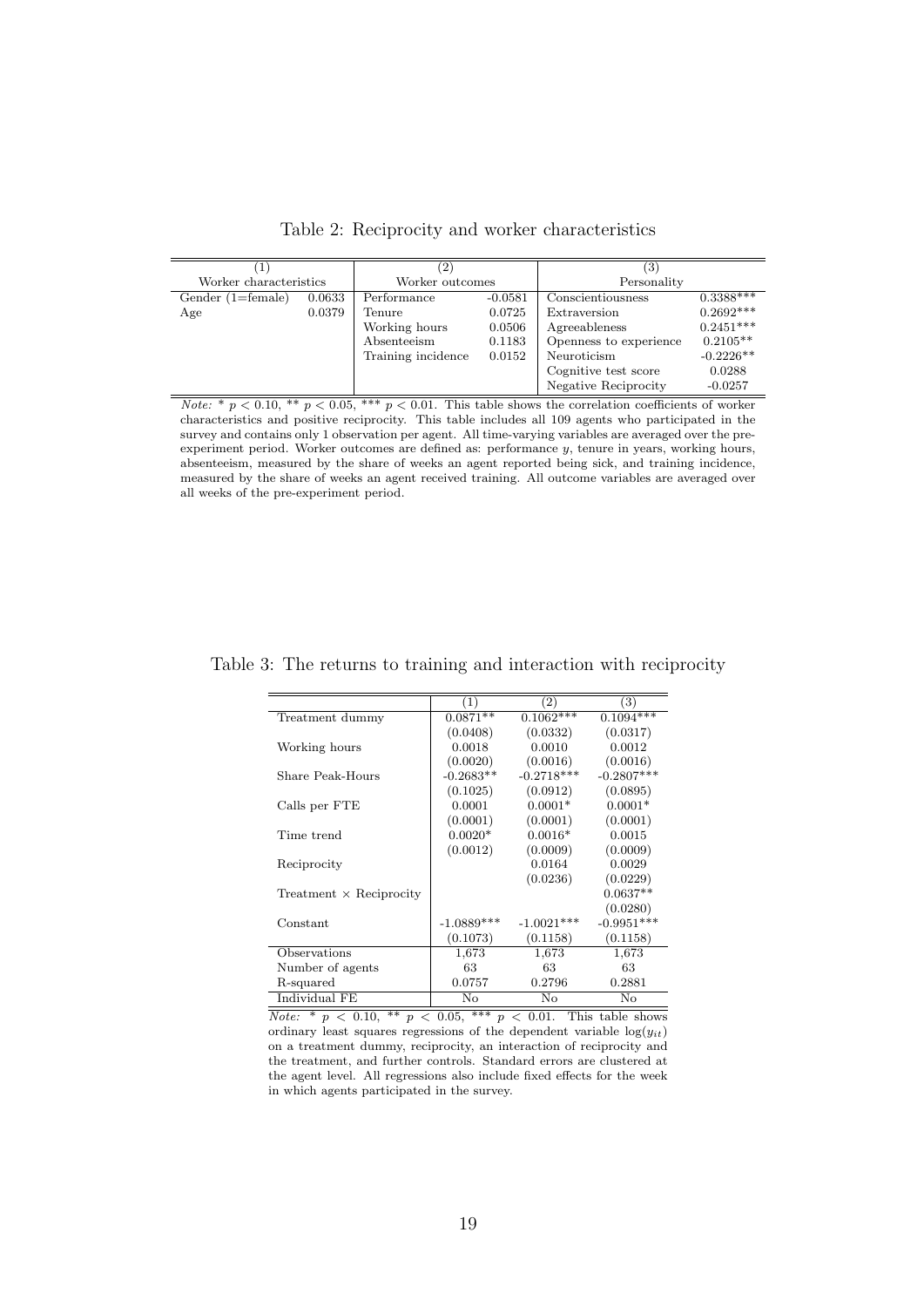|                  | (1)          | $^{\prime}2)$   | (3)          | (4)              |
|------------------|--------------|-----------------|--------------|------------------|
|                  |              | Low reciprocity |              | High reciprocity |
| Treatment dummy  | 0.0627       | $0.0624**$      | $0.1551***$  | $0.1062***$      |
|                  | (0.0441)     | (0.0280)        | (0.0479)     | (0.0303)         |
| Working hours    | $-0.0003$    | $-0.0034***$    | 0.0016       | 0.0004           |
|                  | (0.0025)     | (0.0011)        | (0.0022)     | (0.0017)         |
| Share Peak-Hours | $-0.2855**$  | $-0.3736***$    | $-0.3677***$ | $-0.2970***$     |
|                  | (0.1304)     | (0.1106)        | (0.1285)     | (0.1033)         |
| Calls per FTE    | 0.0001       | 0.0000          | 0.0002       | 0.0001           |
|                  | (0.0001)     | (0.0001)        | (0.0001)     | (0.0001)         |
| Time trend       | 0.0019       | $0.0027**$      | 0.0011       | 0.0023           |
|                  | (0.0012)     | (0.0011)        | (0.0014)     | (0.0014)         |
| Constant         | $-0.9829***$ | $-0.9226***$    | $-0.9298***$ | $-1.0869***$     |
|                  | (0.1702)     | (0.1284)        | (0.1801)     | (0.1232)         |
| Observations     | 847          | 847             | 826          | 826              |
| Number of agents | 31           | 31              | 32           | 32               |
| R-squared        | 0.2302       | 0.6467          | 0.3953       | 0.6125           |
| Individual FE    | Nο           | Yes             | No           | Yes              |

Table 4: The returns to tenure by type of low- and high-reciprocal individuals

*Note:*  $*$   $p < 0.10$ ,  $**$   $p < 0.05$ ,  $***$   $p < 0.01$ . The table shows ordinary least squares regressions of the dependent variable  $log(y_{it})$  on a treatment dummy and further controls for individuals with low reciprocity (Columns (1) and (2)), and individuals with high levels of reciprocity (Columns (3) and (4)). Individuals with low (high) levels of reciprocity are defined as individuals with reciprocity measures below (above) the median. Standard errors are  $\alpha$  clustered at the agent level. All regressions also include fixed effects for the week in which agents participated in the survey.